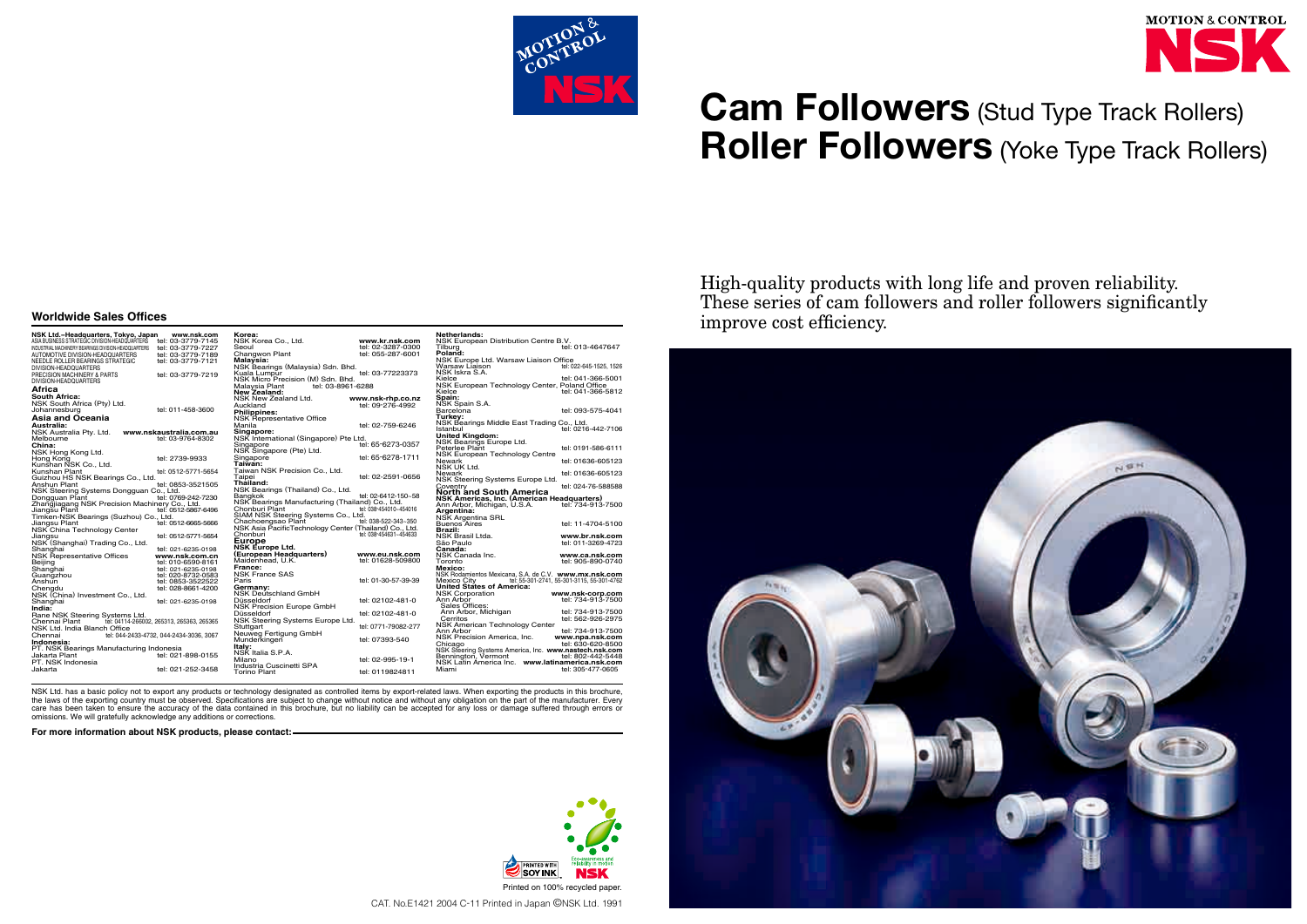### **Cam Followers and Roller Followers**



## **Significantly improve cost efficiency with long operating life and maintenance-free operation.**

### **1. Long life**

A special thrust washer with improved anti-seizure properties of the sliding surface (bearing interior) is utilized.

### **2. Maintenance-free**

Labyrinth seals enable maintenance-free operations.

### **3. Resistant to heavy impact load**

A thick outer ring and crowned rollers provide resistance to shock loads.

### **4. Match customer needs**

Available in two standard types to match customer needs: with-cage type for high-speed applications, or full-complement type for high-load applications.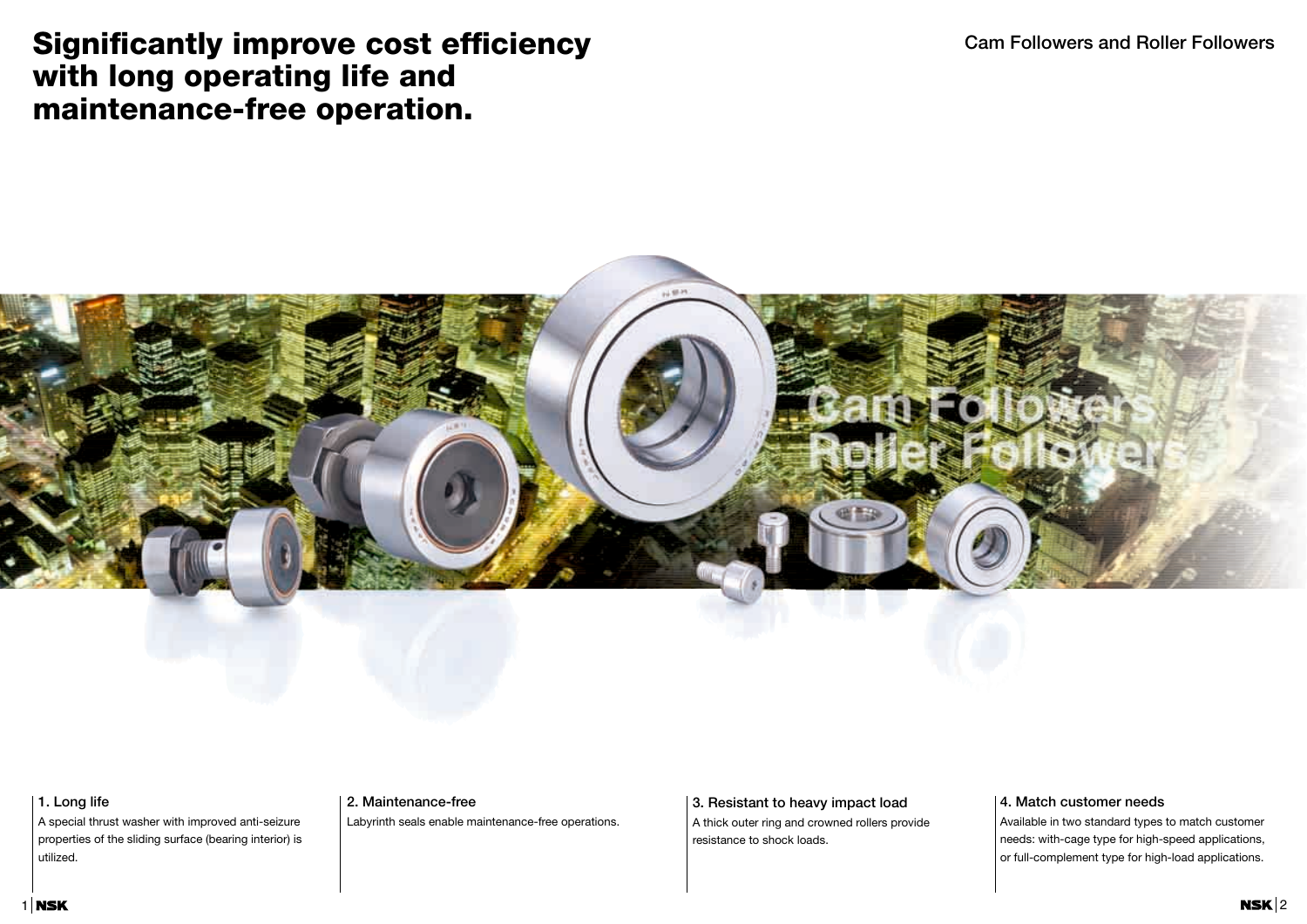- 
- 
- 

## **Cam Followers**

Cam followers are available in two types; one with a cage for high speed, and the other with a full complement for heavy loads. In the cam follower with seals, a special thrust washer is employed for the sliding surface inside the bearing to improve heat-seizure resistance. Labyrinth sealing also ensures maintenance-free operation.



### **1. Types**

Cam followers are available in the standard types shown in **Table 1**. These standard bearings have a screwdriver slot built into the stud head, while the outer rings have a cylindrical outside surface.

Cam followers, which are equipped with a thick outer ring, crowned rollers, and a stud with a hardened reaceway surface, are especially tough and can sustain shock loads.

#### **Table 1 Bearing Types**

Bearings of the following unique specifications are available for manufacture upon request:

#### **2. Special Specifications**

- (1) Hexagonal socket on the stud head (refer to the Bearing Table)
- (2) Regular stud type with eccentric bushing stud (refer to the Bearing Table)
- (3) Threaded end of stud lubrication hole (refer to the Bearing Table)
- (4) An outer ring with a spherical outside surface (refer to page 4)

These specifications are indicated in the bearing number. Please use the Bearing Numbers as indicated on page 4 when placing orders. In addition to the above, products with their exposed surfaces treated with a black oxide layer to enhance corrosion resistance, as well as products of special shapes and specifications, can also be manufactured. Please contact NSK for further details.

Spherical radii for metric bearings are shown in **Table 2** and for inch bearings in Table 3.

#### **3. Specification Number**

Note (1) This uses CRC bearings as an example. However, since dimension series are the same, the *R* dimensions shown in the above table should also be applied to CRSC bearings.

### Outer Ring of Metric Bearings <sub>Units: mm</sub> **Table 2 Spherical Radius,** *R***, of**



#### **Example**

| Code          |             | <b>Details</b>                               |  |  |  |
|---------------|-------------|----------------------------------------------|--|--|--|
|               | <b>FCR</b>  | Full complement, without seal                |  |  |  |
| <b>Metric</b> | <b>FCRS</b> | Full complement, with seal and thrust washer |  |  |  |
|               | <b>FCJ</b>  | With cage, without seal                      |  |  |  |
|               | <b>FCJS</b> | With cage, seal, and thrust washer           |  |  |  |
| <b>Inch</b>   | <b>CR</b>   | Full complement, without seal                |  |  |  |
|               | <b>CRS</b>  | Full complement, with seal and thrust washer |  |  |  |

**FCRE-16** Full complement, with screwdriver slot and eccentric bush. Outside diameter of outer ring is 16 mm. **FCJSB-16** With cage, seal/thrust washer, and hexagonal socket. Outside diameter of outer ring is 16 mm. **FCJSP-16** With cage, seal/thrust washer, and threaded end of stud lubrication hole. Outside diameter of outer ring is 16 mm. **FCRSBE-16R** Full complement, with seal/thrust washer, hexagonal socket, and eccentric bushing. The outer ring has an outside diameter of 16mm and a spherical outside surface.



| $\overline{\mathbf{c}}$<br>$E$ -8                     |
|-------------------------------------------------------|
| Outside diameter of outer ring in 1/16-inch units     |
| Omitted: Without bushing<br>E: With eccentric bushing |

Omitted: Outer ring has a cylindrical outside surface. C: Outer ring has a spherical outside surface.

> tric bushing. Outside diameter of outer ring is 12.700 mm (8/16 inch). agonal socket. Outside diameter of outer ring is 12.700 mm (8/16 inch). nal socket, and eccentric bushing. The outer ring has an outside

#### **Example**

| CRE-8           | Full complement, with screwdriver slot and eccentric bushing. Outs |
|-----------------|--------------------------------------------------------------------|
| <b>CRSB-8</b>   | Full complement, with seal/thrust washer and hexagonal socket. O   |
| <b>CRSBCE-8</b> | Full complement, with seal/thrust washer, hexagonal socket, and e  |
|                 | diameter of 12.700 mm (8/16 inch) and a spherical outside surface. |

#### **4. Spherical Radius of Outer Ring**



| abio o "optionoai" nadidoj 71, or mon Doarmgo "Uffits, ffffff |     |                     |       |  |  |  |
|---------------------------------------------------------------|-----|---------------------|-------|--|--|--|
| Bearing Numbers (1)                                           | R   | Bearing Numbers (1) | R     |  |  |  |
| CRC-8                                                         | 150 | <b>CRC-28</b>       | 500   |  |  |  |
| <b>CRC-8-1</b>                                                | 180 | <b>CRC-30</b>       | 500   |  |  |  |
| <b>CRC-10</b>                                                 | 180 | <b>CRC-32</b>       | 600   |  |  |  |
| <b>CRC-10-1</b>                                               | 200 | <b>CRC-36</b>       | 600   |  |  |  |
| <b>CRC-12</b>                                                 | 250 | <b>CRC-40</b>       | 760   |  |  |  |
| <b>CRC-14</b>                                                 | 250 | <b>CRC-44</b>       | 760   |  |  |  |
| <b>CRC-16</b>                                                 | 300 | <b>CRC-48</b>       | 760   |  |  |  |
| <b>CRC-18</b>                                                 | 300 | <b>CRC-52</b>       | 760   |  |  |  |
| <b>CRC-20</b>                                                 | 360 | <b>CRC-56</b>       | 760   |  |  |  |
| <b>CRC-22</b>                                                 | 360 | <b>CRC-64</b>       | 760   |  |  |  |
| <b>CRC-24</b>                                                 | 500 | <b>CRC-80</b>       | 1 200 |  |  |  |
| <b>CRC-26</b>                                                 | 500 | CRC-96              | 1400  |  |  |  |

#### $\textsf{Table 3}$  Spherical Radius, *R*, of Inch Bearings  $_{\textsf{Units}: \textsf{mm}}$

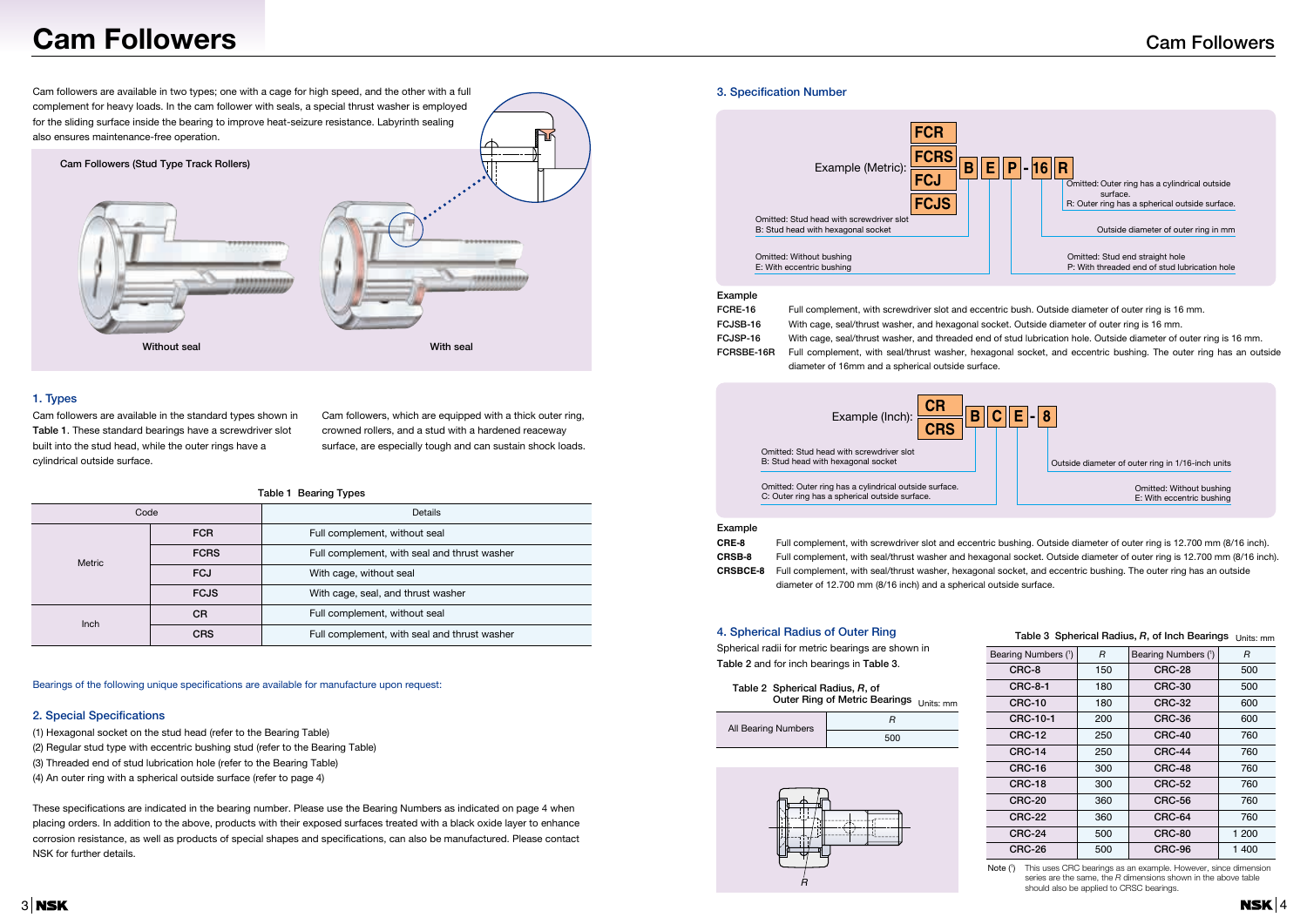



## **Cam Followers**

### **5. Accuracy**

Cam followers are manufactured with the dimensional tolerances shown in **Table 4**.

Running accuracy is subject to ISO Class 0.

#### **6. Accessories**

Cam followers include a pipe plug. Nut, washer, and grease nipple are available as accessories.

When ordering, please add the part code, shown in **Table 5**, after the bearing number.

- Stud diameter under 12 mm, JIS B1575, A-M6F nipple Stud diameter over 12 mm, JIS B1575, A-PT 1/8 nipple
- Other than bearings with threaded end of stud lubrication hole
- Press-fit nipple
- ✽ JIS: Japanese Industrial Standard

#### **Table 5 Part Code of Accessories**

Nipple

Example: **FCR - 16 <sup>+</sup> I N Z**

Nut Washer

#### ● **Press-Fit Nipple (Metric)**

#### ● **Press-Fit Nipple (Inch)**

#### **7. Applications to Maximize Performance**

#### ■ **Fitting**

The recommended fittings for the mounting area of cam follower studs are shown in **Table 6**. Since cam followers use cantilever mounting, the fitting for the stud and mounting hole should be assembled with as little play as possible. In case there is interference in the fitting of the stud and mounting hole, the center of the stud end should be inserted with a press. The side plate should be securely fixed onto a plane surface, square to the center axis, without play.

To sufficiently support the side plate, the dimension of the shoulder should be larger than the value of F shown in the bearing table.

#### ■ Maximum Permissible Load

Play in the mounting part should be avoided because it may not only cause inclination of the stud, but also create considerable deflection when a load is imposed. The load would also be unevenly imposed on the rollers due to edge contact between the outer ring and track (on which the outer ring runs).

| Table 6 Recommended Fitting for Stud Mounting Part |  |  |
|----------------------------------------------------|--|--|
|                                                    |  |  |

The maximum radial load that the cam follower can carry is determined by the bearing strength and shear strength of the stud rather than the load rating for needle bearings. This value is given in the bearing table as the maximum permissible load. The cam follower can deliver maximum

strength performance of the stud by mounting securely to the side plate so as to minimize overhang.

| Table 4 Cam Follower Dimensional Tolerances |                         |                                                                    |       |                                                                              |     |                                    | Units: $\mu$ m                                       |       |     |                             |
|---------------------------------------------|-------------------------|--------------------------------------------------------------------|-------|------------------------------------------------------------------------------|-----|------------------------------------|------------------------------------------------------|-------|-----|-----------------------------|
| Type                                        |                         | Stud Diameter Deviation,<br>$\Delta d$ mp,<br>or Fitting Tolerance |       | Single Plane Mean Outside<br>Diameter Deviation, ADmp                        |     |                                    | Deviation of Outer Ring<br>Width, $\Delta C_{\rm S}$ |       |     |                             |
|                                             |                         |                                                                    |       | <b>Cylindrical Outside</b><br><b>Spherical Outside</b><br>Surface<br>Surface |     |                                    |                                                      |       |     |                             |
|                                             |                         | high                                                               | low   | high                                                                         | low | high                               | low                                                  | high  | low |                             |
| <b>Metric</b>                               | FCR, FCRS,<br>FCJ, FCJS | All<br>Dimension<br><b>Series</b>                                  | h7    |                                                                              |     | According to<br><b>ISO Class 0</b> | $\Omega$                                             | $-50$ |     | According to<br>ISO Class 0 |
| Inch                                        | CR, CRS                 |                                                                    | $+25$ | $\Omega$                                                                     | 0   | $-25$                              | 0                                                    | $-50$ | 0   | $-130$                      |

It is necessary, therefore, to minimize chamfering at the corner of the stud mounting hole and avoid burrs.

#### ■ **Permissible Track Load**

The permissible load of the track is determined by compression strength or hardness. The permissible load of the track shown in the bearing table is the value of a track made of steel with a hardness of HRC40. **Table 7** indicates the permissible load coefficient of the track for each hardness. The permissible load of the track for each hardness can be obtained by multiplying the permissible load of the track shown in the bearing table by the permissible load coefficient of the track corresponding to each hardness.

#### **Table 7 Permissible Load Coefficient of Track**

Since the stud of the cam follower receives bending stress and tensile stress from the bearing load, the screw clamp torque should not exceed the value shown in the bearing table. The clamp torque (maximum) in the bearing table is the value when the thread is lubricated, and the value when dry should be approximately doubled.

#### ■ **Pre-Packed Grease**

The cam follower with a seal is pre-lubricated with lithium soap-based grease.

#### ■ **Limiting Speed**

The cam follower has a bearing with a cage for high speed applications. Its limiting speed is shown in **Table 8**. Limiting speed for the full-complement bearing type is one-third that

#### **Table 8 Limiting Speeds for Metric Bearings with Cage**

| Hardness (HRC) | Coefficient | Hardness (HRC) | Coefficient |
|----------------|-------------|----------------|-------------|
| 20             | 0.4         | 45             | 1.4         |
| 25             | 0.5         | 50             | 1.9         |
| 30             | 0.6         | 55             | 2.6         |
| 35             | 0.8         | 58             | 3.2         |
|                |             |                |             |

Units: mm

of the cage-bearing type. For grease lubrication, limiting speed will be 60% of each value shown in the table.

#### ■ Maximum Clamp Torque

|                               |     |      |   |     | Units: mm |
|-------------------------------|-----|------|---|-----|-----------|
| <b>Applicable Bearings</b>    | A   | C    | D | E   | F         |
| CR-12~CR-44                   | 4.8 | 13.5 | 5 | 5.6 | 7         |
| CRS-12~CRS-44                 |     |      |   |     |           |
| CR-48~CR-96                   | 6.4 |      |   | 5.6 | 8         |
| CRS-48~CRS-96                 |     | 15.5 | 6 |     |           |
| CR-8, CR-8-1, CR-10, CR-10-1, |     |      |   |     |           |
| CRS-8, CRS-8-1, CRS-10,       | 3.2 | 12.0 | 4 | 5.6 | 7         |
| <b>CRS-10-1</b>               |     |      |   |     |           |

| Type            | Pipe Plug | Grease        | Nut   Washer   Nipple |      |
|-----------------|-----------|---------------|-----------------------|------|
| FCR, FCJ, CR    | Included  | Not prepacked | N                     | Z(1) |
| FCRS, FCJS, CRS | Included  | Prepacked     |                       |      |

Note (1) Bearings with threaded end of stud lubrication hole

|        | Fitting Tolerance of<br><b>Mounting Hole</b> |                 |
|--------|----------------------------------------------|-----------------|
| Metric | FCR, FCJ, FCRS, FCJS                         | <b>JS7 (J7)</b> |
| Inch   | CR, CRS                                      | F7              |

| Applicable Bearings    | А | В  | C  | D | F   |
|------------------------|---|----|----|---|-----|
| FCR-16~FCR-26          | 4 | 8  | 14 | 5 | 5.6 |
| <b>FCRS-16~FCRS-26</b> |   |    |    |   |     |
| FCR-30~FCR-40          | 6 | 8  | 16 | 6 | 5.6 |
| FCRS-30~FCRS-40        |   |    |    |   |     |
| FCR-47~FCR-90          | 8 | 10 | 18 | 7 | 5.6 |
| <b>FCRS-47~FCRS-90</b> |   |    |    |   |     |

| <b>Bearing</b><br>Number | <b>Limiting Speed</b><br>(rpm) | <b>Bearing</b><br>Number | <b>Limiting Speed</b><br>(rpm) |
|--------------------------|--------------------------------|--------------------------|--------------------------------|
| FCJB-10                  | 34 000                         | FCJ-40                   | 5 300                          |
| <b>FCJ-12</b>            | 26 000                         | <b>FCJ-47</b>            | 4800                           |
| FCJ-16                   | 16 000                         | <b>FCJ-52</b>            | 4 800                          |
| <b>FCJ-19</b>            | 12 000                         | <b>FCJ-62</b>            | 3800                           |
| <b>FC.I-22</b>           | 10 000                         | <b>FCJ-72</b>            | 3800                           |
| <b>FCJ-26</b>            | 10 000                         | <b>FCJ-80</b>            | 3 000                          |
| <b>FCJ-30</b>            | 7 500                          | <b>FCJ-85</b>            | 3 000                          |
| <b>FCJ-32</b>            | 7 500                          | FCJ-90                   | 3 000                          |
| <b>FCJ-35</b>            | 6 000                          |                          |                                |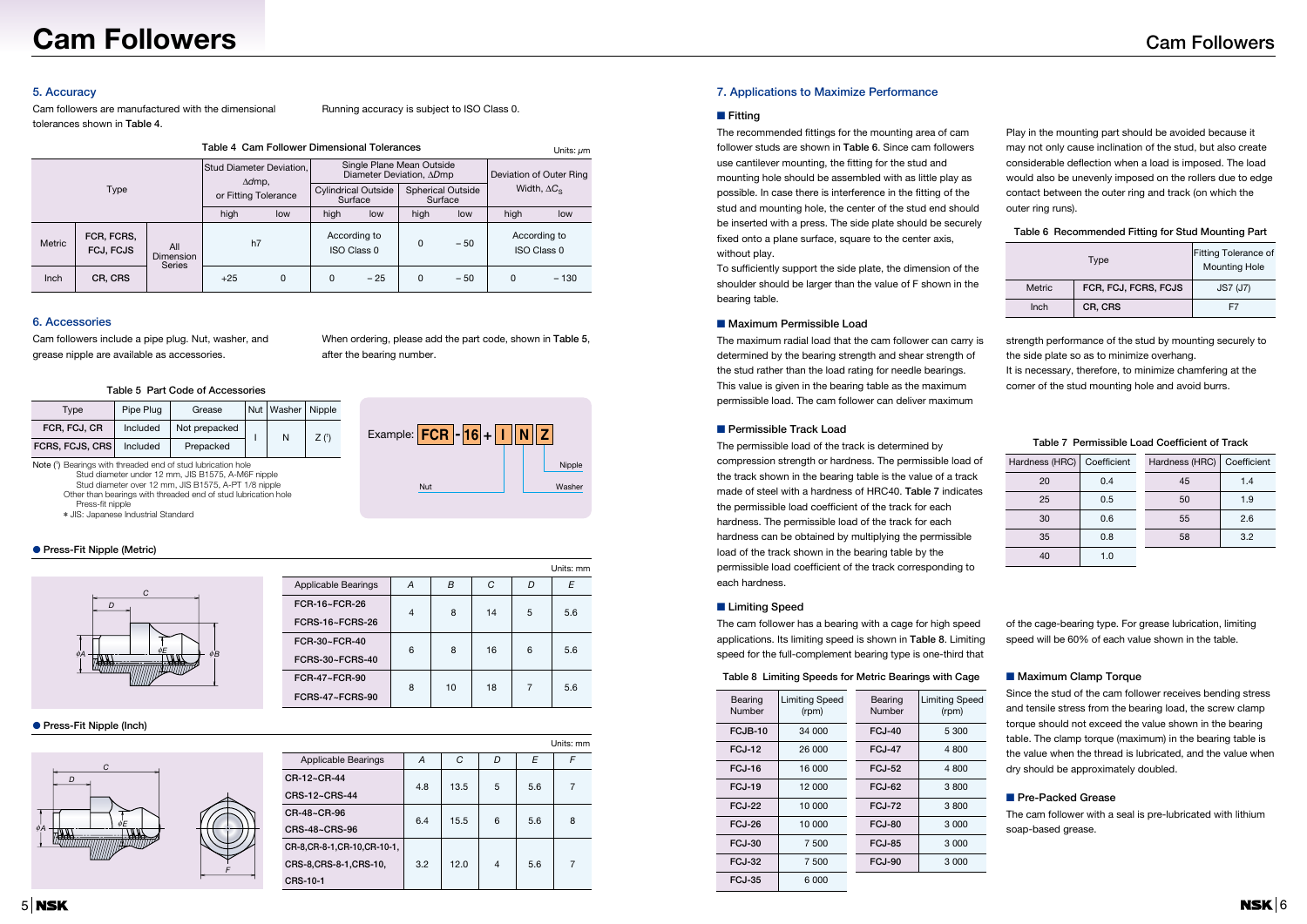| cross flats) (2) *2 Shoulder Dimensions |  |
|-----------------------------------------|--|
|                                         |  |

## **Cam Followers (Metric design)**

Remarks Standard grease is packed in sealed cam followers, but not in cam followers without seals. Please consult NSK when making a selection.

Notes (<sup>2</sup>) Applicable to FCRB only.



|                   | <b>Bearing Numbers</b>     |                 | <b>Boundary Dimensions</b><br>(mm) |                 |                     |       |       | Dimensions<br>(mm) |                          |                          |                          | <b>Basic Dynamic</b><br><b>Load Ratings</b>                         | Limiting<br>Loads<br>(N) | <b>Limiting Track</b><br>Loads<br>(N) | Mass<br>(kg) | *1<br>(mm)       |       | <b>Eccentric Bushing</b><br>Dimensions $(3)$<br>(mm) |                          | Threaded<br>Lubrication hole $(4)$ | $^*2$<br>(mm) | *ვ<br>(mm)         | Tightening<br>Torque (6)<br>$(N \cdot cm)$ |
|-------------------|----------------------------|-----------------|------------------------------------|-----------------|---------------------|-------|-------|--------------------|--------------------------|--------------------------|--------------------------|---------------------------------------------------------------------|--------------------------|---------------------------------------|--------------|------------------|-------|------------------------------------------------------|--------------------------|------------------------------------|---------------|--------------------|--------------------------------------------|
| <b>FCR</b><br>FCJ | <b>FCRS</b><br><b>FCJS</b> | D               | C                                  | d               | Screw<br>G          | $G_1$ | $B_1$ | $B_{2}$            | $B_3$                    | M <sub>2</sub>           | $M_1$                    | $\begin{matrix} \mathsf{(N)}\ \mathsf{C}_{\mathsf{r}} \end{matrix}$ | $P_{\text{max}}$         |                                       | Approx.      | $\boldsymbol{X}$ | $B_4$ | $d_1$                                                | E                        | PT                                 | F<br>min      | $r_{\rm a}$<br>max | max                                        |
| FCJB-10           | $-$                        | 10 <sup>1</sup> | 7                                  | 3               | M $3\times0.5$      | 5     | 17    | 9                  | —                        |                          | $\overline{\phantom{m}}$ | 1 3 9 0                                                             | 590                      | 1 3 2 0                               | 0.005        | 2.5              |       |                                                      | $\qquad \qquad \qquad$   | $\qquad \qquad -$                  | 7.5           | 0.3                | 28                                         |
| <b>FCJ-12</b>     | $\qquad \qquad -$          | 12              | 8                                  |                 | M $4\times0.7$      | 6     | 20    | 11                 | $\overline{\phantom{m}}$ |                          | $\overline{\phantom{m}}$ | 1970                                                                | 1 0 5 0                  | 1860                                  | 0.008        |                  |       |                                                      | $\overline{\phantom{m}}$ | $\overline{\phantom{m}}$           | -9            | 0.3                | 64                                         |
| FCJB-12           |                            | 12              | 8                                  | $\overline{4}$  | M $4\times0.7$      | 6     | 20    | 11                 | $\overline{\phantom{m}}$ |                          |                          | 1970                                                                | 1 0 5 0                  | 1860                                  | 0.008        | 2.5              |       | $\overline{\phantom{m}}$                             | $\overline{\phantom{m}}$ | $\overline{\phantom{m}}$           | 9             | 0.3                | 64                                         |
| <b>FCR-16</b>     | FCRS-16                    | 16              | 11                                 | 6               | $M$ 6 $\times$ 1.0  |       | 28    | 16                 | $\qquad \qquad -$        |                          | 4(1)                     | 5 800                                                               | 2 3 6 0                  | 3 3 5 0                               | 0.020        | $\overline{4}$   | -8    | 9                                                    | 0.5                      | $M6\times0.75^{5}$                 | 11            | 0.3                | 226                                        |
| <b>FCJ-16</b>     | FCJS-16                    | 16              | 11                                 | 6               | $M$ 6 $\times$ 1.0  | 8     | 28    | 16                 |                          | $\overline{\phantom{m}}$ | 4(1)                     | 2 8 3 0                                                             | 2 3 6 0                  | 3 3 5 0                               | 0.018        | $\overline{4}$   | -8    | 9                                                    | 0.5                      | $M6\times 0.75^{(5)}$              | 11            | 0.3                | 226                                        |
| <b>FCR-19</b>     | FCRS-19                    | 19              | 11                                 | 8               | $M$ 8 $\times$ 1.25 | 10    | 32    | 20                 | $\qquad \qquad -$        | $\qquad \qquad -$        | 4(1)                     | 6 600                                                               | 4 200                    | 4 1 5 0                               | 0.031        | $\overline{4}$   | $10$  | 11                                                   | 0.5                      | $M6\times0.75^{5}$                 | 13            | 0.3                | 550                                        |
| <b>FCJ-19</b>     | FCJS-19                    | 19              | 11                                 | 8               | $M$ 8 $\times$ 1.25 | 10    | 32    | 20                 | $\overline{\phantom{m}}$ |                          | 4(1)                     | 3 4 5 0                                                             | 4 200                    | 4 150                                 | 0.030        | $\overline{4}$   | 10    | 11                                                   | 0.5                      | $M6\times0.75^{5}$                 | 13            | 0.3                | 550                                        |
| <b>FCR-22</b>     | FCRS-22                    | 22              | 12                                 | 10 <sup>°</sup> | $M10\times1.25$     | 12    | 36    | 23                 | —                        |                          | 4(1)                     | 8 5 5 0                                                             | 6 5 5 0                  | 5 3 0 0                               | 0.047        | 5                | 11    | 13                                                   | 0.5                      | $M6\times0.75^{5}$                 | 15            | 0.3                | 1 0 6 0                                    |
| <b>FCJ-22</b>     | FCJS-22                    | 22              | 12                                 | 10 <sup>°</sup> | M10×1.25            | 12    | 36    | 23                 | $\overline{\phantom{m}}$ |                          | 4(1)                     | 4 3 5 0                                                             | 6 5 5 0                  | 5 3 0 0                               | 0.045        | -5               | 11    | 13                                                   | 0.5                      | $M6\times0.75^{5}$                 | 15            | 0.3                | 1 0 6 0                                    |
| <b>FCR-26</b>     | FCRS-26                    | 26              | 12                                 | 10 <sup>°</sup> | $M10\times1.25$     | 12    | 36    | 23                 | $\qquad \qquad -$        |                          | 4(1)                     | 8 5 5 0                                                             | 6 5 5 0                  | 6 0 0 0                               | 0.060        | $5\phantom{.0}$  | 11    | 13                                                   | 0.5                      | $M6\times0.75^{5}$                 | 15            | 0.3                | 1 0 6 0                                    |
| <b>FCJ-26</b>     | FCJS-26                    | 26              | 12                                 | 10              | $M10\times1.25$     | 12    | 36    | 23                 | $\qquad \qquad -$        |                          | 4()                      | 4 3 5 0                                                             | 6 5 5 0                  | 6 0 0 0                               | 0.058        | $5\phantom{.0}$  | 11    | 13                                                   | 0.5                      | $M6\times 0.75^{^{6})$             | 15            | 0.3                | 1 0 6 0                                    |
| <b>FCR-30</b>     | FCRS-30                    | 30              | 14                                 | 12              | $M12\times1.5$      | 13    | 40    | 25                 | 6                        | 3                        | 6                        | 12 500                                                              | 9 2 5 0                  | 7800                                  | 0.088        | 6                | 12    | 17                                                   |                          | $M6\times 0.75^{(5)}$              | 20            | 0.6                | 1 4 5 0                                    |
| <b>FCJ-30</b>     | FCJS-30                    | 30              | 14                                 | 12 <sub>2</sub> | $M12\times1.5$      | 13    | 40    | 25                 | 6                        | 3                        | 6                        | 7 200                                                               | 9 2 5 0                  | 7800                                  | 0.086        | 6                | 12    | 17                                                   |                          | $M6\times0.75^{5}$                 | 20            | 0.6                | 1 4 5 0                                    |
| <b>FCR-32</b>     | FCRS-32                    | 32              | 14                                 | 12              | $M12\times1.5$      | 13    | 40    | 25                 | 6                        | 3                        | 6                        | 12 500                                                              | 9 2 5 0                  | 8 0 5 0                               | 0.099        | 6                | 12    | 17                                                   |                          | $M6\times0.75^{5}$                 | 20            | 0.6                | 1 4 5 0                                    |
| <b>FCJ-32</b>     | FCJS-32                    | 32              | 14                                 | 12 <sub>2</sub> | $M12\times1.5$      | 13    | 40    | 25                 | 6                        | 3                        |                          | 7 200                                                               | 9 2 5 0                  | 8 0 5 0                               | 0.096        | 6                | 12    | 17                                                   |                          | $M6\times0.75^{5}$                 | 20            | 0.6                | 1 4 5 0                                    |
| <b>FCR-35</b>     | FCRS-35                    | 35              | 18                                 | 16              | $M16\times1.5$      | 17    | 52    | 32.5               | 8                        | 3                        |                          | 18 600                                                              | 17 000                   | 11 800                                | 0.17         | 10               | 15.5  | 22                                                   |                          | <b>RC 1/8</b>                      | 24            | 0.6                | 4 0 0 0                                    |
| <b>FCJ-35</b>     | FCJS-35                    | 35              | 18                                 | 16              | $M16\times1.5$      | 17    | 52    | 32.5               | 8                        | -3                       | 6                        | 9700                                                                | 17 000                   | 11 800                                | 0.165        | 10               | 15.5  | 22                                                   |                          | <b>RC 1/8</b>                      | 24            | 0.6                | 4 0 0 0                                    |
| <b>FCR-40</b>     | FCRS-40                    | 40              | 20                                 | 18              | $M18\times1.5$      | 19    | 58    | 36.5               | 8                        | -3                       |                          | 20 500                                                              | 21 700                   | 14 300                                | 0.25         | 10               | 17.5  | 24                                                   |                          | <b>RC 1/8</b>                      | 26            | -1                 | 5950                                       |
| <b>FCJ-40</b>     | FCJS-40                    | 40              | 20                                 | 18              | $M18\times1.5$      | 19    | 58    | 36.5               | 8                        | -3                       |                          | 10 300                                                              | 21 700                   | 14 300                                | 0.24         | 10               | 17.5  | 24                                                   |                          | <b>RC 1/8</b>                      | 26            | -1                 | 5950                                       |
| <b>FCR-47</b>     | FCRS-47                    | 47              | 24                                 | 20              | $M20\times1.5$      | 21    | 66    | 40.5               | 9                        | $\overline{4}$           |                          | 28 200                                                              | 26 400                   | 20 800                                | 0.39         | 12               | 19.5  | 27                                                   |                          | <b>RC 1/8</b>                      | 31            | -1                 | 8 4 5 0                                    |
| <b>FCJ-47</b>     | FCJS-47                    | 47              | 24                                 | 20              | $M20\times1.5$      | 21    | 66    | 40.5               | 9                        | $\overline{4}$           | 8                        | 19 200                                                              | 26 400                   | 20 800                                | 0.38         | 12               | 19.5  | 27                                                   |                          | <b>RC 1/8</b>                      | 31            | -1                 | 8 4 5 0                                    |
| <b>FCR-52</b>     | FCRS-52                    | 52              | 24                                 | 20              | $M20\times1.5$      | 21    | 66    | 40.5               | 9                        | $\overline{4}$           | 8                        | 28 200                                                              | 26 400                   | 22 900                                | 0.47         | 12               | 19.5  | 27                                                   |                          | <b>RC 1/8</b>                      | 31            | $\mathbf{1}$       | 8 4 5 0                                    |
| <b>FCJ-52</b>     | FCJS-52                    | 52              | 24                                 | 20              | $M20\times1.5$      | 21    | 66    | 40.5               | 9                        | $\overline{4}$           | 8                        | 19 200                                                              | 26 400                   | 22 900                                | 0.455        | 12               | 19.5  | 27                                                   |                          | <b>RC 1/8</b>                      | 31            | $\mathbf{1}$       | 8 4 5 0                                    |
| <b>FCR-62</b>     | FCRS-62                    | 62              | 29                                 | 24              | $M24\times1.5$      | 25    | 80    | 49.5               | 11                       | $\overline{4}$           | 8                        | 40 000                                                              | 38 500                   | 34 000                                | 0.80         | 14               | 24.5  | -34                                                  |                          | <b>RC 1/8</b>                      | 45            | -1                 | 15 200                                     |
| <b>FCJ-62</b>     | FCJS-62                    | 62              | 29                                 | 24              | $M24\times1.5$      | 25    | 80    | 49.5               | 11                       | $\overline{4}$           | 8                        | 24 900                                                              | 38 500                   | 34 000                                | 0.79         | 14               | 24.5  | -34                                                  |                          | <b>RC 1/8</b>                      | 45            |                    | 15 200                                     |
| <b>FCR-72</b>     | FCRS-72                    | 72              | 29                                 | 24              | $M24\times1.5$      | 25    | 80    | 49.5               | 11                       |                          |                          | 40 000                                                              | 38 500                   | 38 000                                | 1.05         | 14               | 24.5  | 34                                                   |                          | <b>RC 1/8</b>                      | 45            |                    | 15 200                                     |
| <b>FCJ-72</b>     | FCJS-72                    | 72              | 29                                 | 24              | $M24\times1.5$      | 25    | 80    | 49.5               | 11                       |                          | 8                        | 24 900                                                              | 38 500                   | 38 000                                | 1.05         | 14               | 24.5  | -34                                                  |                          | <b>RC 1/8</b>                      | 45            |                    | 15 200                                     |
| <b>FCR-80</b>     | FCRS-80                    | 80              | 35                                 | 30              | $M30\times1.5$      | 32    | 100   | 63                 | 15                       |                          | 8                        | 60 500                                                              | 61 000                   | 52 000                                | 1.55         | 17               | -31   | 40                                                   | 1.5                      | RC 1/8                             | 52            |                    | 30 500                                     |
| <b>FCJ-80</b>     | FCJS-80                    | 80              | 35                                 | 30              | $M30\times1.5$      | 32    | 100   | 63                 | 15                       | 4                        | 8                        | 39 000                                                              | 61 000                   | 52 000                                | 1.55         | 17               | -31   | 40                                                   | 1.5                      | RC 1/8                             | 52            |                    | 30 500                                     |
| <b>FCR-85</b>     | FCRS-85                    | 85              | 35                                 | 30              | $M30\times1.5$      | 32    | 100   | 63                 | 15                       | -4                       | 8                        | 60 500                                                              | 61 000                   | 55 500                                | 1.75         | 17               | -31   | 40                                                   | 1.5                      | RC 1/8                             | 52            |                    | 30 500                                     |
| <b>FCJ-85</b>     | FCJS-85                    | 85              | 35                                 | 30              | $M30\times1.5$      | 32    | 100   | 63                 | 15                       | 4                        | 8                        | 39 000                                                              | 61 000                   | 55 500                                | 1.75         | 17               | -31   | 40                                                   | 1.5                      | RC 1/8                             | 52            | -1                 | 30 500                                     |
| <b>FCR-90</b>     | FCRS-90                    | 90              | 35                                 | 30              | $M30\times1.5$      | 32    | 100   | 63                 | 15                       | 4                        | 8                        | 60 500                                                              | 61 000                   | 59 000                                | 1.95         | 17               | -31   | 40                                                   | 1.5                      | <b>RC 1/8</b>                      | 52            |                    | 30 500                                     |
| FCJ-90            | FCJS-90                    | 90              | 35                                 | 30              | $M30\times1.5$      | 32    | 100   | 63                 | 15                       | 4                        | 8                        | 39 000                                                              | 61 000                   | 59 000                                | 1.95         | 17               | 31    | 40                                                   | 1.5                      | RC 1/8                             | 52            |                    | 30 500                                     |

Note (<sup>1</sup>) Only the stud head has a lubrication hole.

(3) Applicable to FCRE only. (4) Applicable to FCRSP only. (5) Only the stud head has a threaded lubrication hole.

**7 NSK** 

(6) These values are for when the screw is oiled; they should be approximately doubled when the screw is dry.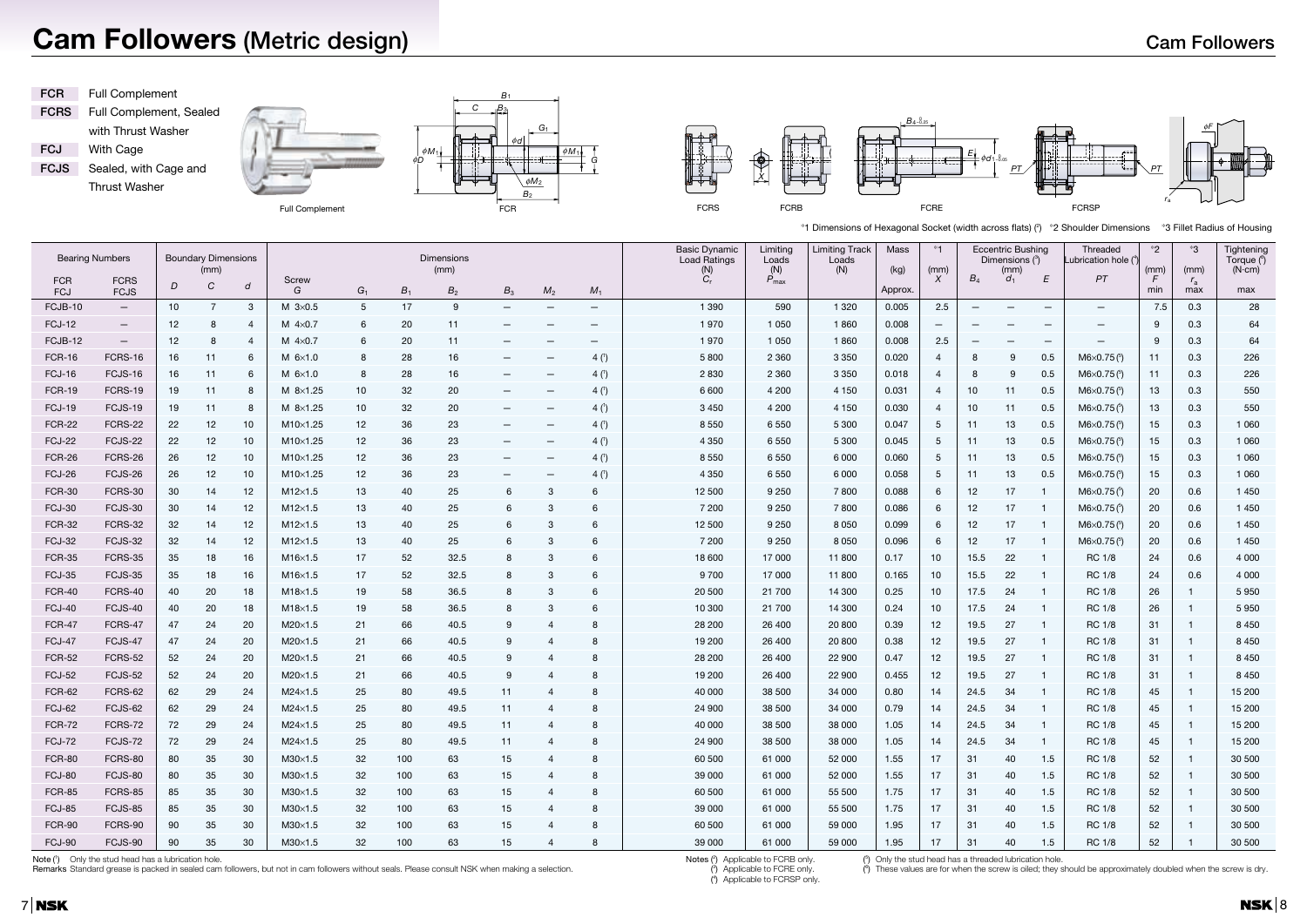## **Cam Followers (Inch design)**





(2) UN screws are used in place of UNF screws.

(3) Only the stud head has a lubrication hole.

 $(4)$  60% of this value will be applied for grease lubrication.

Remarks Standard grease is packed in sealed cam followers, but not in cam followers without seals. Please consult NSK when making a selection.



| ٠                 |  |
|-------------------|--|
|                   |  |
| ۰,<br>×<br>w<br>۹ |  |





**CR** Full Complement

**CRS** Full Complement, Sealed



| <b>Bearing Numbers</b> |               |         |                |       | <b>Boundary Dimensions</b> |        |                          |                                | Dimensions<br>(mm) |       |                |                          |                          |           |           | Limiting<br>Loads<br>(N) | <b>Limiting Track</b><br>Loads<br>(N) | Limiting<br>Speed $(4)$<br>(rpm) |
|------------------------|---------------|---------|----------------|-------|----------------------------|--------|--------------------------|--------------------------------|--------------------|-------|----------------|--------------------------|--------------------------|-----------|-----------|--------------------------|---------------------------------------|----------------------------------|
| CR                     | CRS           |         | D<br>(mm/inch) |       | C<br>(mm/inch)             |        | d<br>(mm/inch)           | <b>Screw UNF</b><br>G          | G <sub>1</sub>     | $B_1$ | B <sub>2</sub> | $B_3$                    | M <sub>2</sub>           | $M_1$     | (N)<br>C, | $P_{\text{max}}$         |                                       |                                  |
| CR-8                   | CRS-8         | 12.700  | 0.5000         | 8.74  | 0.3440                     | 4.826  | $\overline{\phantom{a}}$ | 10-32                          | 6.4                | 22.8  | 12.70          | $\overline{\phantom{m}}$ |                          | 3.2 $(°)$ | 3800      | 1 3 4 0                  | 2 0 5 0                               | 7 100                            |
| CR-8-1                 | CRS-8-1       |         |                | 9.52  | 0.3750                     | 4.826  | $\overline{\phantom{m}}$ | $10 - 32$                      | 6.4                | 26.8  | 15.88          | $\overline{\phantom{0}}$ | $\overline{\phantom{a}}$ | 3.2 $(3)$ | 4 200     | 1 3 4 0                  | 2 2 6 0                               | 7 100                            |
| CR-10                  | <b>CRS-10</b> | 15,875  | 0.6250         | 10.31 | 0.4060                     | 6.350  | 0.2500                   | $1/4 - 28$                     | 7.9                | 27.3  | 15.88          | $\overline{\phantom{0}}$ |                          | 3.2 $(3)$ | 5 3 5 0   | 2640                     | 2920                                  | 5 600                            |
| CR-10-1                | CRS-10-1      |         |                | 11.13 | 0.4380                     | 6.350  | 0.2500                   | $1/4 - 28$                     | 7.9                | 31.3  | 19.05          | $\overline{\phantom{m}}$ |                          | 3.2 $(°)$ | 5800      | 2 6 4 0                  | 3 2 0 0                               | 5 600                            |
| CR-12                  | <b>CRS-12</b> | 19.050  | 0.7500         | 12.70 | 0.5000                     | 9.525  | 0.3750                   | $^{3}/_{8}$ -24                | 9.5                | 36.1  | 22.22          | 6.35                     | 2.4                      | 4.8       | 8850      | 5 9 0 0                  | 4 5 5 0                               | 3800                             |
| CR-14                  | <b>CRS-14</b> | 22.225  | 0.8750         | 12.70 | 0.5000                     | 9.525  | 0.3750                   | $3/8 - 24$                     | 9.5                | 36.1  | 22.22          | 6.35                     | 2.4                      | 4.8       | 8850      | 5900                     | 5 1 5 0                               | 3800                             |
| CR-16                  | <b>CRS-16</b> | 25.400  | 1.0000         | 15.88 | 0.6250                     | 11.112 | 0.4375                   | $\frac{7}{16} - 20$            | 12.7               | 42.4  | 25.40          | 6.35                     | 3.2                      | 4.8       | 11 200    | 6950                     | 6 5 5 0                               | 3 0 0 0                          |
| CR-18                  | <b>CRS-18</b> | 28.575  | 1.1250         | 15.88 | 0.6250                     | 11.112 | 0.4375                   | $\frac{7}{16} - 20$            | 12.7               | 42.4  | 25.40          | 6.35                     | 3.2                      | 4.8       | 11 200    | 6950                     | 7450                                  | 3 0 0 0                          |
| CR-20                  | <b>CRS-20</b> | 31.750  | 1.2500         | 19.05 | 0.7500                     | 12.700 | 0.5000                   | $1/2 - 20$                     | 15.9               | 52.2  | 31.75          | 7.94                     | 3.2                      | 4.8       | 18 500    | 9600                     | 10 400                                | 2 4 0 0                          |
| CR-22                  | <b>CRS-22</b> | 34.925  | 1.3750         | 19.05 | 0.7500                     | 12.700 | 0.5000                   | $1/2 - 20$                     | 15.9               | 52.2  | 31.75          | 7.94                     | 3.2                      | 4.8       | 18 500    | 9 600                    | 11 500                                | 2 4 0 0                          |
| CR-24                  | <b>CRS-24</b> | 38.100  | 1.5000         | 22.22 | 0.8750                     | 15.875 | 0.6250                   | $5/8 - 18$                     | 19.0               | 61.6  | 38.10          | 9.52                     | 4.0                      | 4.8       | 21 700    | 15 900                   | 15 000                                | 2 0 0 0                          |
| CR-26                  | <b>CRS-26</b> | 41.275  | 1.6250         | 22.22 | 0.8750                     | 15.875 | 0.6250                   | $5/8 - 18$                     | 19.0               | 61.6  | 38.10          | 9.52                     | 4.0                      | 4.8       | 21 700    | 15 900                   | 16 300                                | 2 0 0 0                          |
| CR-28                  | <b>CRS-28</b> | 44.450  | 1.7500         | 25.40 | 1.0000                     | 19.050 | 0.7500                   | $3/4 - 16$                     | 22.2               | 71.2  | 44.45          | 11.11                    | 4.0                      | 4.8       | 27 700    | 23 600                   | 20 000                                | 1 700                            |
| CR-30                  | <b>CRS-30</b> | 47.625  | 1.8750         | 25.40 | 1.0000                     | 19.050 | 0.7500                   | $3/4 - 16$                     | 22.2               | 71.2  | 44.45          | 11.11                    | 4.0                      | 4.8       | 27 700    | 23 600                   | 21 500                                | 1 700                            |
| CR-32                  | <b>CRS-32</b> | 50.800  | 2.0000         | 31.75 | 1.2500                     | 22.225 | 0.8750                   | $^{7}/_8$ -14                  | 25.4               | 83.9  | 50.80          | 12.70                    | 4.8                      | 4.8       | 41 500    | 32 500                   | 29 100                                | 1 500                            |
| CR-36                  | <b>CRS-36</b> | 57.150  | 2.2500         | 31.75 | 1.2500                     | 22.225 | 0.8750                   | $^{7}/_8$ -14                  | 25.4               | 83.9  | 50.80          | 12.70                    | 4.8                      | 4.8       | 41 500    | 32 500                   | 33 000                                | 1 500                            |
| CR-40                  | <b>CRS-40</b> | 63.500  | 2.5000         | 38.10 | 1.5000                     | 25.400 | 1.0000                   | 1-14 $(')$                     | 28.6               | 96.9  | 57.15          | 14.29                    | 4.8                      | 4.8       | 52 500    | 43 000                   | 41 000                                | 1 300                            |
| CR-44                  | <b>CRS-44</b> | 69.850  | 2.7500         | 38.10 | 1.5000                     | 25.400 | 1.0000                   | 1-14 $(1)$                     | 28.6               | 96.9  | 57.15          | 14.29                    | 4.8                      | 4.8       | 52 500    | 43 000                   | 45 500                                | 1 300                            |
| CR-48                  | <b>CRS-48</b> | 76.200  | 3.0000         | 44.45 | 1.7500                     | 31.750 | 1.2500                   | $11/4 - 12$                    | 31.8               | 109.6 | 63.50          | 15.88                    | 4.8                      | 6.4       | 76 000    | 67 000                   | 60 000                                | 1 100                            |
| CR-52                  | <b>CRS-52</b> | 82.550  | 3.2500         | 44.45 | 1.7500                     | 31.750 | 1.2500                   | $11/4 - 12$                    | 31.8               | 109.6 | 63.50          | 15.88                    | 4.8                      | 6.4       | 76 000    | 67 000                   | 64 500                                | 1 100                            |
| CR-56                  | <b>CRS-56</b> | 88.900  | 3.5000         | 50.80 | 2.0000                     | 34.925 | 1.3750                   | $1\frac{3}{8}$ -12             | 34.9               | 122.3 | 69.85          | 17.46                    | 4.8                      | 6.4       | 99 000    | 81 500                   | 81 500                                | 950                              |
| CR-64                  | <b>CRS-64</b> | 101.600 | 4.0000         | 57.15 | 2.2500                     | 38.100 | 1.5000                   | $11/2 - 12$                    | 38.1               | 147.7 | 88.90          | 19.05                    | 4.8                      | 6.4       | 126 000   | 98 000                   | 107 000                               | 900                              |
| CRB-80                 | CRSB-80       | 127.000 | 5.0000         | 69.85 | 2.7500                     | 50.800 | 2.0000                   | 2-12 $(2)$                     | 65.1               | 200.9 | 128.59         | 22.22                    | 4.8                      | 6.4       | 198 000   | 176 000                  | 154 000                               | 600                              |
| CRB-96                 | CRSB-96       | 152.400 | 6.0000         | 82.55 | 3.2500                     | 63.500 | 2.5000                   | $2^{1/2}$ -12 ( <sup>2</sup> ) | 76.2               | 237.5 | 152.40         | 25.40                    | 4.8                      | 6.4       | 283 000   | 277 000                  | 226 000                               | 530                              |

Notes (1) USN screws are used in place of UNF screws.

Abutment and fillet dimensions, and tightening torque are shown on the next page.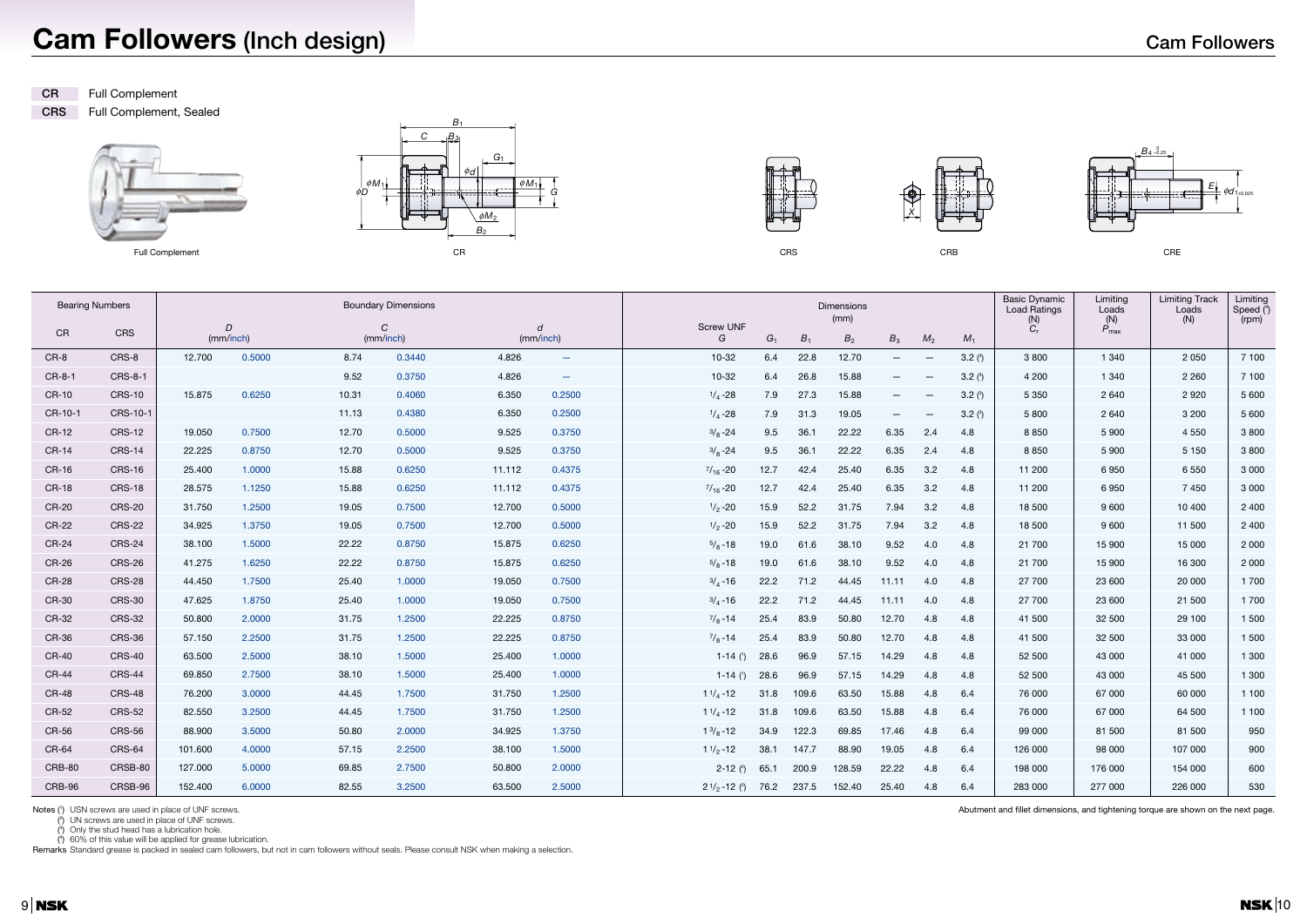#### **Standard Specifications for Miniature Cam Followers**

| Units: mm |  |
|-----------|--|
|-----------|--|

#### **FCJMB FCRMB**

Pre-lubricated grease: Lithium soap-based grease is used as lubrication. Accessories: Nut is available as an accessory. Please consult NSK.

### **Miniature Cam Follower made of durable, high corrosion-resistant stainless steel ES1**

Miniature cam followers are made of durable, high corrosion-resistant stainless steel ES1. These are cam followers with a small diameter and surface area that can be used in various applications and environments where enhanced resistance to corrosion is required.





| <b>Bearing Numbers</b> |                        | $\overline{D}$ | d   | ⌒ | B <sub>1</sub> | B <sub>2</sub> | G                  | G <sub>1</sub> | X   | Shoulder<br><b>Dimensions</b> | Tightening<br>Toraue |
|------------------------|------------------------|----------------|-----|---|----------------|----------------|--------------------|----------------|-----|-------------------------------|----------------------|
| <b>With Cage</b>       | <b>Full Complement</b> |                |     | Ō |                |                |                    |                |     | $F$ (min)                     | $(N \cdot cm)$ (max) |
| FCJMB-5                | FCRMB-5                | 5              | 2.5 | 3 | 9.5            | 5              | $M2.5 \times 0.45$ | 2.5            | 0.9 | 4.8                           | 16                   |
| FCJMB-6                | FCRMB-6                | 6              | 3   | 4 | 11.5           | 6              | $M3\times0.5$      | 3              | 1.3 | 5.8                           | 28                   |
| FCJMB-8                | FCRMB-8                | 8              | 4   | 5 | 15             | 8              | $M4\times0.7$      | $\overline{4}$ | 1.5 | 7.7                           | 64                   |
| FCJMB-10               | FCRMB-10               | 10             | 5   | 6 | 18             | 10             | $M5\times0.8$      | 5              | 2   | 9.6                           | 125                  |
| FCJMB-12               | FCRMB-12               | 12             | 6   |   | 21.5           | 12             | $M6\times1$        | 6              | 2.5 | 11.6                          | 226                  |



|               | <b>Bearing Numbers</b> | Mass            | $*_{1}$        |       | Eccentric Bushing Dimensions (6) |      |                  | *3                         | Tightening<br>Torque $(\bar{$ }) |
|---------------|------------------------|-----------------|----------------|-------|----------------------------------|------|------------------|----------------------------|----------------------------------|
| ${\sf CR}$    | <b>CRS</b>             | (kg)<br>Approx. | (mm)<br>$\chi$ | $B_4$ | (mm)<br>d <sub>1</sub>           | E    | (mm)<br>F<br>min | (mm)<br>$r_{\rm a}$<br>max | $(N \cdot cm)$<br>max            |
| $CR-8$        | CRS-8                  | 0.010           | 3.18           |       |                                  |      | 7.5              | 0.25                       | 90                               |
| CR-8-1        | <b>CRS-8-1</b>         | 0.010           | 3.18           | 9.52  | 6.350                            | 0.25 | 7.5              | 0.25                       | 90                               |
| CR-10         | <b>CRS-10</b>          | 0.019           | 3.18           |       |                                  |      | 9.1              | 0.4                        | 226                              |
| CR-10-1       | CRS-10-1               | 0.020           | 3.18           | 11.10 | 9.525                            | 0.38 | 9.1              | 0.4                        | 226                              |
| <b>CR-12</b>  | <b>CRS-12</b>          | 0.034           | 4.76           | 12.70 | 12.700                           | 0.38 | 12.7             | 0.4                        | 630                              |
| <b>CR-14</b>  | <b>CRS-14</b>          | 0.044           | 4.76           | 12.70 | 12.700                           | 0.38 | 12.7             | 0.4                        | 630                              |
| <b>CR-16</b>  | <b>CRS-16</b>          | 0.073           | 6.35           | 12.70 | 15.875                           | 0.76 | 15.1             | 0.8                        | 1700                             |
| <b>CR-18</b>  | <b>CRS-18</b>          | 0.089           | 6.35           | 12.70 | 15.875                           | 0.76 | 15.1             | 0.8                        | 1 700                            |
| CR-20         | <b>CRS-20</b>          | 0.135           | 6.35           | 15.88 | 17.450                           | 0.76 | 19.0             | 0.8                        | 2 3 1 0                          |
| <b>CR-22</b>  | <b>CRS-22</b>          | 0.16            | 6.35           | 15.88 | 17.450                           | 0.76 | 19.0             | 0.8                        | 2 3 1 0                          |
| <b>CR-24</b>  | <b>CRS-24</b>          | 0.24            | 7.94           | 19.05 | 22.225                           | 0.76 | 22.6             | 0.8                        | 4 4 0 0                          |
| <b>CR-26</b>  | <b>CRS-26</b>          | 0.275           | 7.94           | 19.05 | 22.225                           | 0.76 | 22.6             | 0.8                        | 4 4 0 0                          |
| <b>CR-28</b>  | <b>CRS-28</b>          | 0.385           | 7.94           | 22.22 | 25.400                           | 0.76 | 26.6             | $\mathbf{1}$               | 8 500                            |
| CR-30         | <b>CRS-30</b>          | 0.43            | 7.94           | 22.22 | 25.400                           | 0.76 | 26.6             | $\mathbf{1}$               | 8 5 0 0                          |
| CR-32         | <b>CRS-32</b>          | 0.62            | 11.11          | 25.40 | 30.150                           | 0.76 | 30.6             | 1.3                        | 10 200                           |
| CR-36         | <b>CRS-36</b>          | 0.755           | 11.11          | 25.40 | 30.150                           | 0.76 | 30.6             | 1.3                        | 10 200                           |
| CR-40         | <b>CRS-40</b>          | 1.15            | 12.70          | 28.58 | 34.925                           | 0.76 | 34.9             | 2.3                        | 15 300                           |
| <b>CR-44</b>  | <b>CRS-44</b>          | 1.35            | 12.70          | 28.58 | 34.925                           | 0.76 | 34.9             | 2.3                        | 15 300                           |
| <b>CR-48</b>  | <b>CRS-48</b>          | 1.9             | 15.88          | 31.75 | 44.450                           | 1.52 | 44.4             | 2.3                        | 23 100                           |
| CR-52         | <b>CRS-52</b>          | 2.2             | 15.88          | 31.75 | 44.450                           | 1.52 | 44.4             | 2.3                        | 23 100                           |
| CR-56         | <b>CRS-56</b>          | 2.9             | 15.88          | 34.92 | 46.025                           | 1.52 | 48.8             | 2.3                        | 28 200                           |
| CR-64         | <b>CRS-64</b>          | 4.3             | 19.05          | 50.80 | 50.800                           | 1.52 | 57.9             | 2.3                        | 34 000                           |
| <b>CRB-80</b> | CRSB-80                | 8.7             | 22.22          |       |                                  |      | 82.6             | $\overline{4}$             | 34 000                           |
| CRB-96        | CRSB-96                | 15              | 25.40          |       |                                  |      | 99.2             | 4                          | 34 000                           |

Notes (5) Applicable to CRB only.

(6) Applicable to CRE only.

(7) These values are for when the screw is oiled; they should be approximately doubled when the screw is dry.

| <b>Bearing Numbers</b> | Basic Dynamic Load Ratings (N) |          |
|------------------------|--------------------------------|----------|
|                        | $C_{\text{rH}}$                | $C_{0r}$ |
| FCJMB-5                | 350                            | 285      |
| FCJMB-6                | 565                            | 525      |
| FCJMB-8                | 915                            | 915      |
| FCJMB-10               | 1 340                          | 1400     |
| FCJMB-12               | 1880                           | 2040     |

| <b>Bearing Numbers</b> | <b>Basic Dynamic Load</b><br>Ratings (N)<br>$\mathsf{C}_{\mathsf{r}\mathsf{H}}$ | <b>Limiting Loads</b><br>(N)<br>$P_{\text{max}}$ |
|------------------------|---------------------------------------------------------------------------------|--------------------------------------------------|
| FCRMB-5                | 665                                                                             | 410                                              |
| FCRMB-6                | 1 0 2 0                                                                         | 590                                              |
| FCRMB-8                | 1 680                                                                           | 1 0 5 0                                          |
| FCRMB-10               | 2 5 2 0                                                                         | 1 640                                            |
| FCRMB-12               | 3 4 0 0                                                                         | 2 3 6 0                                          |

✻1 Dimensions of Hexagonal Socket (width across flats) (5) ✻2 Shoulder Dimensions ✻3 Fillet Radius of Housing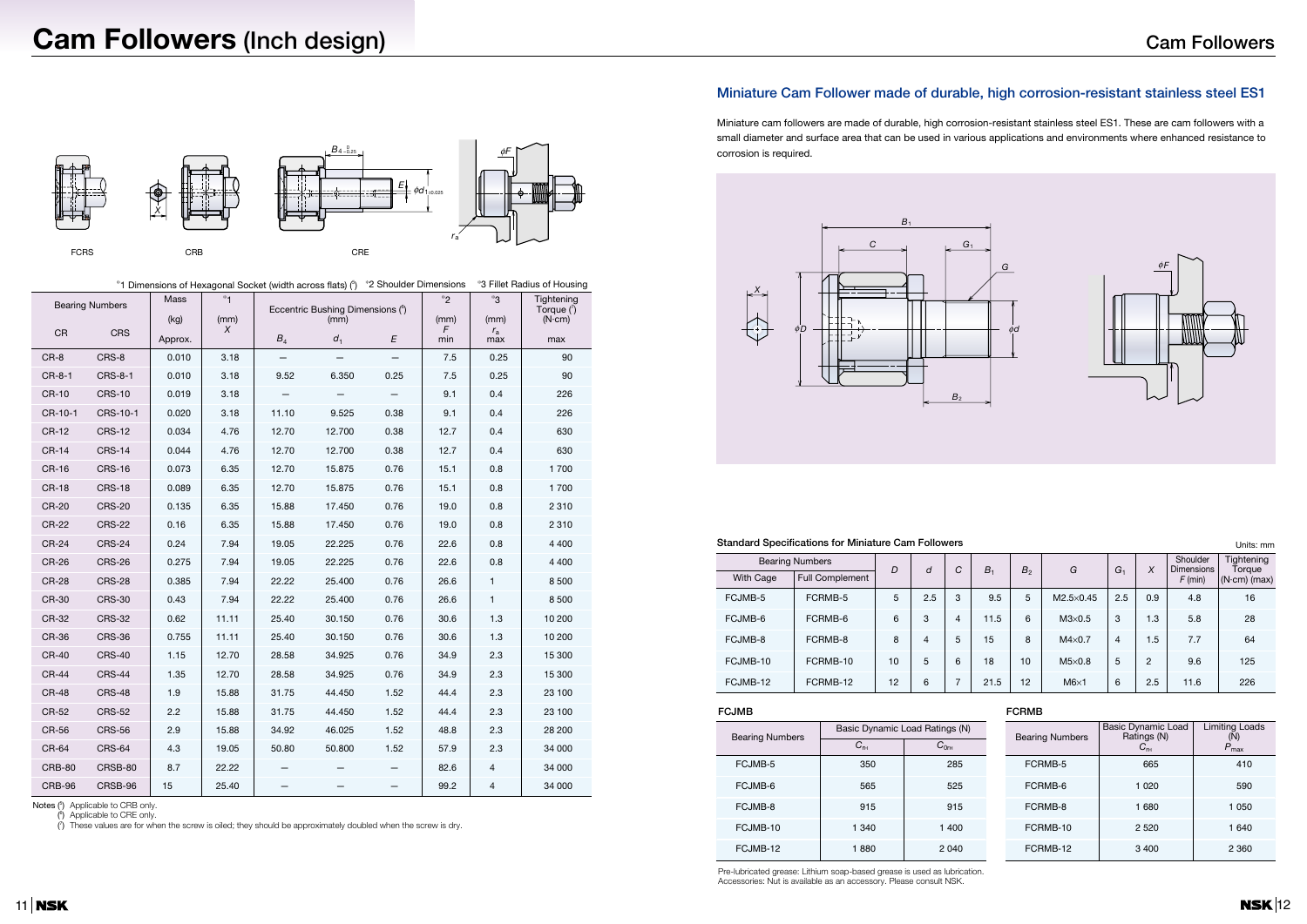## **Roller Followers**

The roller follower with a thick-wall outer ring and crowned roller has a large load capacity which enables it to carry shock loads. It is easy to handle because of its non-separating features, and widely used in such applications as track rollers, cams, and rocker arms.

> Bearings with the following special specifications are available and can be manufactured upon request:

#### **1. Types**

Roller followers are available in the types shown in **Table 1**. All of the bearings in **Table 1** have a cylindrical outside surface.

- Outer ring with a spherical exterior
- In this case, your order should be placed as follows:
- ➀ For metric bearings, **R** should be added to the end of the bearing number.
- Example: FYCR-5R, FYCJ-5R, FYCRS-5R, FYCJS-5R ➁ For inch bearings, **C** should be added to the end of the
- bearing type code.

■ Exposed surface treated with a black oxide layer In addition to the above, products of special shapes and specifications are available and can be manufactured to order. Please contact NSK for further derails.

#### **Special specifications:**

Example: YCRC-12, YCRSC-12

Spherical radius of outer ring is shown in **Table 4** and **6**.

#### **2. Accuracy**

Metric roller followers are manufactured in compliance with ISO Class 0, and inch followers in compliance with the tolerances shown in **Table 2**. Running accuracy complies

with ISO Class 0 in both cases. Deviations for the above apply to the bearings before surface treatment.

#### **3. Applications to Maximize Performance**

#### ■ **Fitting**



Roller followers are generally used with a transition or loose fit for the shaft because their outer ring rotates. With heavy loads, however, it is recommended to harden the shaft and provide a tight fit. In order to prevent the bearing from moving in the axial direction, both ends of the inner ring should be securely fixed to the plane surface, square to the center axis. To sufficiently support the side plate, the dimension of the shoulder should be larger than the value of *F* in the bearing table.

#### ■ **Permissible Track Load**

Permissible track load values are the same as those for cam followers. Please refer to the explanation on permissible track load on **page 6**.

#### ■ **Spherical Radius of Outer Ring Outside**

Spherical radii for metric bearings are shown in **Table 4** and for inch bearings in **Table 6**.

#### **Table 3 Recommended Shaft Fittings**

### ■ **Pre-Packed Grease**

Roller followers with seals are pre-lubricated with lithium soap-based grease.

### ■ Limiting speed

|                     |       |       |      |                                           | Table 2 Tolerances for Inch Bearings  |       |                                                       |       |                                |        |                                      | Units: um |  |
|---------------------|-------|-------|------|-------------------------------------------|---------------------------------------|-------|-------------------------------------------------------|-------|--------------------------------|--------|--------------------------------------|-----------|--|
| <b>Nominal Bore</b> |       |       |      | Single Plane Mean<br><b>Bore Diameter</b> |                                       |       | Single Plane Mean Outside<br>Diameter Deviation, ADmp |       | Deviation of Outer             |        | Deviation of Overall                 |           |  |
| Diameter, d (mm)    |       |       |      | Deviation, $\Delta d$ mp                  | <b>Cylindrical Outside</b><br>Surface |       | <b>Spherical Outside</b><br>Surface $(1)$             |       | Ring Width, $\Delta C_{\rm S}$ |        | Inner Ring Width, $\Delta B_{\rm S}$ |           |  |
|                     | over  | incl. | high | low                                       | high                                  | low   | high                                                  | low   | high                           | low    | high                                 | low       |  |
|                     |       | 19.05 | $+5$ | $-10$                                     | $\Omega$                              | $-25$ | 0                                                     | $-50$ | 0                              | $-130$ | $+130$                               | $-250$    |  |
|                     | 19.05 | 57.15 | $+2$ | $-13$                                     | $\Omega$                              | $-25$ | 0                                                     | -50   | $\Omega$                       | $-130$ | $+130$                               | $-250$    |  |

Note (1) Metric bearings have the same dimension tolerance.

The roller follower has a bearing with a cage for high speed applications. Its limiting speed is shown in **Table 5**. Limiting speed for the full-complement bearing type is onethird of the value shown in **Table 5**. For grease lubrication, limiting speed is 60% of each value shown in the table.



Note (1) While YCRC bearing numbers are listed here, the values of *R* also apply to YCRSC bearings.

| <b>Table 1 Bearing Types</b> |              |                                                 |  |  |  |  |  |
|------------------------------|--------------|-------------------------------------------------|--|--|--|--|--|
| Code                         |              | Details                                         |  |  |  |  |  |
|                              | <b>FYCR</b>  | Full complement, without seal                   |  |  |  |  |  |
| <b>Metric</b>                | <b>FYCRS</b> | Full complement, with seal<br>and thrust washer |  |  |  |  |  |
|                              | <b>FYCJ</b>  | With cage, without seal                         |  |  |  |  |  |
|                              | <b>FYCJS</b> | With cage, seal, and<br>thrust washer           |  |  |  |  |  |
|                              | <b>YCR</b>   | Full complement, without seal                   |  |  |  |  |  |
| Inch                         | <b>YCRS</b>  | Full complement, with seal<br>and thrust washer |  |  |  |  |  |



| Bearing Numbers (1) | R   | Bearing Numbers (1) | R     |
|---------------------|-----|---------------------|-------|
| <b>YCRC-12</b>      | 250 | <b>YCRC-32</b>      | 600   |
| YCRC-14             | 250 | YCRC-36             | 600   |
| YCRC-16             | 300 | YCRC-40             | 760   |
| YCRC-18             | 300 | YCRC-44             | 760   |
| <b>YCRC-20</b>      | 360 | YCRC-48             | 760   |
| <b>YCRC-22</b>      | 360 | <b>YCRC-52</b>      | 760   |
| YCRC-24             | 500 | <b>YCRC-56</b>      | 760   |
| YCRC-26             | 500 | YCRC-64             | 760   |
| YCRC-28             | 500 | YCRC-80             | 1 200 |
| <b>YCRC-30</b>      | 500 | YCRC-96             | 1400  |

#### **Table 6 Spherical Radius,** *R***, of Inch Bearing Outside** Units: mm

| <b>Bearing Numbers</b> | <b>Limiting Speed</b><br>(rpm) |
|------------------------|--------------------------------|
| FYCJ-5                 | 16 000                         |
| FYCJ-6                 | 12 000                         |
| FYCJ-8                 | 10 000                         |
| FYCJ-10                | 8 0 0 0                        |
| FYCJ-12                | 7 100                          |
| FYCJ-15                | 6 3 0 0                        |
| FYCJ-17                | 5600                           |
| FYCJ-20                | 5 0 0 0                        |
| FYCJ-25                | 4 0 0 0                        |
| FYCJ-30                | 3 200                          |
| FYCJ-35                | 2800                           |
| FYCJ-40                | 2 4 0 0                        |
| FYCJ-45                | 2 0 0 0                        |
| FYCJ-50                | 1 900                          |

### Units: mm **Table 5 Limiting Speed for Metric Bearing with Cage**

| Load                   | <b>Fitting Tolerance of Shaft</b> |
|------------------------|-----------------------------------|
| Light Load/Normal Load | g <sub>6</sub> or h <sub>6</sub>  |
| <b>Heavy Load</b>      | k6                                |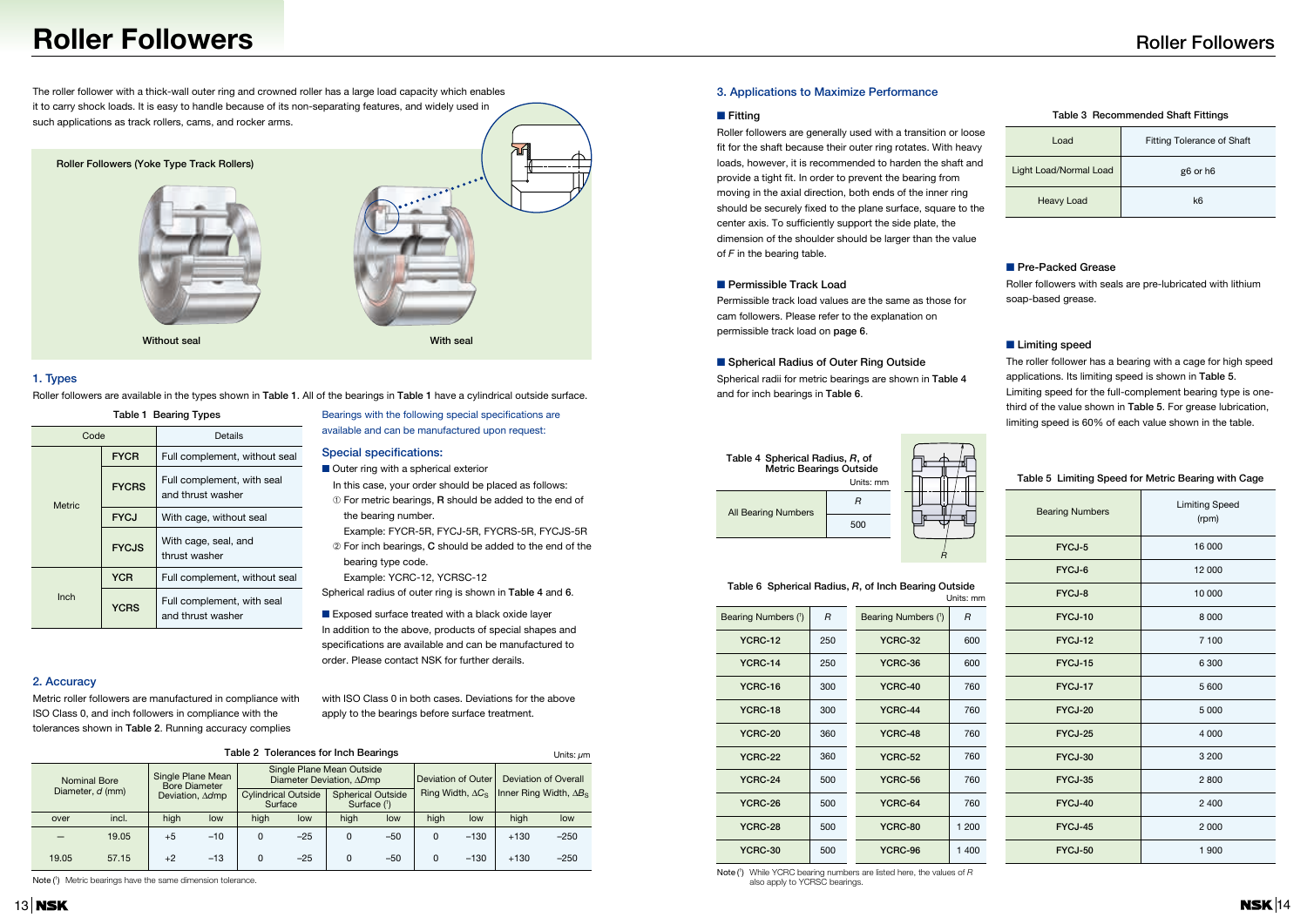# **Roller Followers (Metric design)**

|                            | <b>Bearing Numbers</b>       |                |    | <b>Boundary Dimensions</b><br>(mm) |                     |                     |             | <b>Basic Dynamic Load Ratings</b><br><b>Limiting Track Loads</b><br>(N)<br>(N) |         | Mass<br>(kg) | <b>Shoulder Dimensions</b><br>(mm) |
|----------------------------|------------------------------|----------------|----|------------------------------------|---------------------|---------------------|-------------|--------------------------------------------------------------------------------|---------|--------------|------------------------------------|
| <b>FYCR</b><br><b>FYCJ</b> | <b>FYCRS</b><br><b>FYCJS</b> | d              | D  | $\mathcal{C}$                      | В<br>$_{-0.38}^{0}$ | $\mathsf{r}$<br>min | $C_{\rm r}$ | $C_{\rm or}$                                                                   |         | Approx.      | F<br>min                           |
| FYCR-5                     | FYCRS-5                      | 5 <sup>5</sup> | 16 | 11                                 | 12                  | 0.3                 | 5 800       | 8 0 0 0                                                                        | 3 3 5 0 | 0.016        | 10                                 |
| FYCJ-5                     | FYCJS-5                      | 5 <sub>5</sub> | 16 | 11                                 | 12                  | 0.3                 | 2 8 3 0     | 2 6 2 0                                                                        | 3 3 5 0 | 0.014        | 10                                 |
| FYCR-6                     | FYCRS-6                      | 6              | 19 | 11                                 | 12                  | 0.3                 | 6 5 5 0     | 9 9 0 0                                                                        | 4 150   | 0.022        | 12                                 |
| FYCJ-6                     | FYCJS-6                      | 6              | 19 | 11                                 | 12                  | 0.3                 | 3 4 5 0     | 3600                                                                           | 4 150   | 0.020        | 12                                 |
| FYCR-8                     | FYCRS-8                      | 8              | 24 | 14                                 | 15                  | 0.3                 | 10 100      | 15 000                                                                         | 6 500   | 0.044        | 14                                 |
| FYCJ-8                     | FYCJS-8                      | 8              | 24 | 14                                 | 15                  | 0.3                 | 5700        | 6 0 0 0                                                                        | 6 500   | 0.042        | 14                                 |
| FYCR-10                    | FYCRS-10                     | 10             | 30 | 14                                 | 15                  | 0.6                 | 11 700      | 18 500                                                                         | 7800    | 0.069        | 17                                 |
| FYCJ-10                    | FYCJS-10                     | 10             | 30 | 14                                 | 15                  | 0.6                 | 6950        | 8 2 0 0                                                                        | 7800    | 0.067        | 17                                 |
| FYCR-12                    | FYCRS-12                     | 12             | 32 | 14                                 | 15                  | 0.6                 | 12 600      | 21 000                                                                         | 8 0 5 0 | 0.076        | 19                                 |
| FYCJ-12                    | FYCJS-12                     | 12             | 32 | 14                                 | 15                  | 0.6                 | 7650        | 9650                                                                           | 8 0 5 0 | 0.074        | 19                                 |
| FYCR-15                    | FYCRS-15                     | 15             | 35 | 18                                 | 19                  | 0.6                 | 18 700      | 29 300                                                                         | 11 800  | 0.105        | 23                                 |
| FYCJ-15                    | FYCJS-15                     | 15             | 35 | 18                                 | 19                  | 0.6                 | 12 200      | 14 100                                                                         | 11 800  | 0.097        | 23                                 |
| FYCR-17                    | FYCRS-17                     | 17             | 40 | 20                                 | 21                  | $\mathbf{1}$        | 21 100      | 35 000                                                                         | 14 300  | 0.145        | 25                                 |
| FYCJ-17                    | FYCJS-17                     | 17             | 40 | 20                                 | 21                  | $\mathbf{1}$        | 13700       | 16700                                                                          | 14 300  | 0.14         | 25                                 |
| FYCR-20                    | FYCRS-20                     | 20             | 47 | 24                                 | 25                  | $\overline{1}$      | 28 900      | 50 000                                                                         | 20 800  | 0.255        | 29                                 |
| FYCJ-20                    | FYCJS-20                     | 20             | 47 | 24                                 | 25                  | $\overline{1}$      | 18 200      | 22 600                                                                         | 20 800  | 0.245        | 29                                 |
| FYCR-25                    | FYCRS-25                     | 25             | 52 | 24                                 | 25                  | -1                  | 32 500      | 60 000                                                                         | 22 900  | 0.285        | 34                                 |
| FYCJ-25                    | FYCJS-25                     | 25             | 52 | 24                                 | 25                  | $\mathbf{1}$        | 22 200      | 31 000                                                                         | 22 900  | 0.275        | 34                                 |
| FYCR-30                    | FYCRS-30                     | 30             | 62 | 28                                 | 29                  | $\overline{1}$      | 47 500      | 96 000                                                                         | 33 000  | 0.48         | 51                                 |
| FYCJ-30                    | FYCJS-30                     | 30             | 62 | 28                                 | 29                  | -1                  | 31 500      | 47 000                                                                         | 33 000  | 0.47         | 51                                 |
| FYCR-35                    | FYCRS-35                     | 35             | 72 | 28                                 | 29                  | $\mathbf{1}$        | 49 500      | 106 000                                                                        | 36 500  | 0.64         | 58                                 |
| FYCJ-35                    | FYCJS-35                     | 35             | 72 | 28                                 | 29                  | $\overline{1}$      | 33 000      | 52 500                                                                         | 36 500  | 0.635        | 58                                 |
| FYCR-40                    | FYCRS-40                     | 40             | 80 | 30                                 | 32                  | -1                  | 54 500      | 126 000                                                                        | 43 500  | 0.88         | 66                                 |
| FYCJ-40                    | FYCJS-40                     | 40             | 80 | 30                                 | 32                  | $\mathbf{1}$        | 38 500      | 67 500                                                                         | 43 500  | 0.865        | 66                                 |
| FYCR-45                    | FYCRS-45                     | 45             | 85 | 30                                 | 32                  | $\mathbf{1}$        | 57 500      | 139 000                                                                        | 46 500  | 0.93         | 72                                 |
| FYCJ-45                    | FYCJS-45                     | 45             | 85 | 30                                 | 32                  | $\mathbf{1}$        | 40 000      | 73 000                                                                         | 46 500  | 0.91         | 72                                 |
| FYCR-50                    | FYCRS-50                     | 50             | 90 | 30                                 | 32                  |                     | 60 500      | 152 000                                                                        | 49 500  | 0.995        | 76                                 |
| FYCJ-50                    | FYCJS-50                     | 50             | 90 | 30 <sub>o</sub>                    | 32                  | $\mathbf{1}$        | 41 500      | 78 000                                                                         | 49 500  | 0.965        | 76                                 |

Remarks Standard grease is packed in sealed roller followers, but not in roller followers without seals. Please consult NSK when making a selection.

**FYCR** Full Complement **FYCRS** Full Complement, Sealed with Thrust Washer **FYCJ** With Cage **FYCJS** Sealed, with Cage and Thrust Washer





Full Complement Full Complement, Sealed



*B*



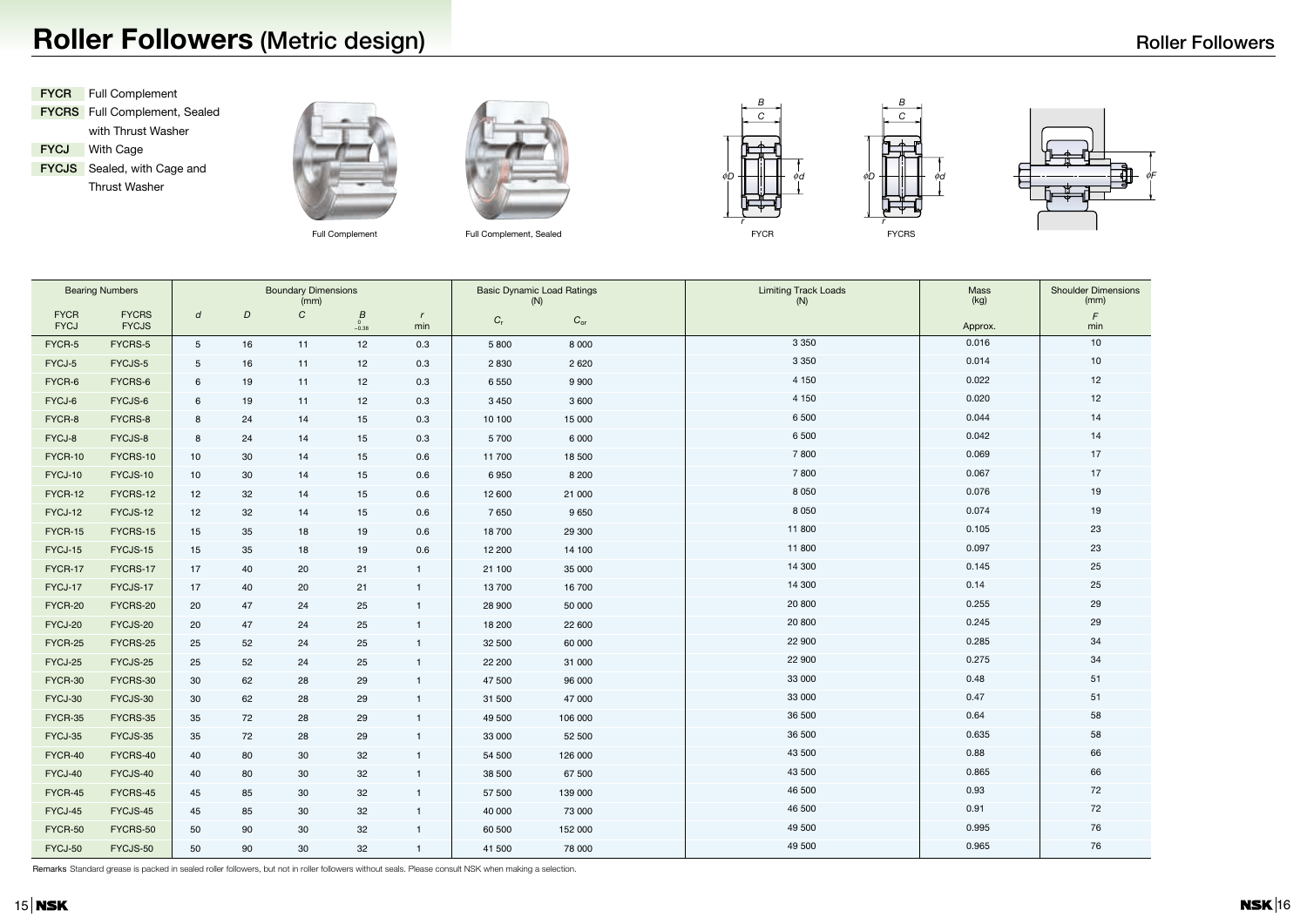## **Roller Followers (Inch)**

**YCRS** Full Complement, Sealed with Thrust Washer





Full Complement Full Complement, Sealed

|               | <b>Bearing Numbers</b> | <b>Boundary Dimensions</b> |                               |                             |        |                            |        |                          |             | <b>Basic Dynamic</b><br>Load Ratings | <b>Limiting Track Loads</b> | Limiting<br>Speed $(1)$ | <b>Mass</b>     | Shoulder<br>Dimensions       | <b>Fillet Ra</b><br>of Hou<br>(mm) |
|---------------|------------------------|----------------------------|-------------------------------|-----------------------------|--------|----------------------------|--------|--------------------------|-------------|--------------------------------------|-----------------------------|-------------------------|-----------------|------------------------------|------------------------------------|
| <b>YCR</b>    | <b>YCRS</b>            |                            | $\boldsymbol{d}$<br>(mm/inch) | $\overline{D}$<br>(mm/inch) |        | $\mathcal{C}$<br>(mm/inch) |        | $\boldsymbol{B}$<br>(mm) | $C_{\rm r}$ | (N)<br>$C_{\text{or}}$               | (N)                         | (rpm)                   | (kg)<br>Approx. | (mm)<br>$\mathcal{F}$<br>min | $r_{\rm a}$<br>max                 |
| <b>YCR-12</b> | YCRS-12                | 6.350                      | 0.2500                        | 19.050                      | 0.7500 | 12.70                      | 0.5000 | 14.29                    | 8 8 5 0     | 14 400                               | 4 5 5 0                     | 3 8 0 0                 | 0.027           | 12.7                         | 0.4                                |
| <b>YCR-14</b> | YCRS-14                | 6.350                      | 0.2500                        | 22.225                      | 0.8750 | 12.70                      | 0.5000 | 14.29                    | 8 8 5 0     | 14 400                               | 5 1 5 0                     | 3 8 0 0                 | 0.036           | 12.7                         | 0.4                                |
| <b>YCR-16</b> | <b>YCRS-16</b>         | 7.938                      | 0.3125                        | 25.400                      | 1.0000 | 15.88                      | 0.6250 | 17.46                    | 11 200      | 20 800                               | 6 5 5 0                     | 3 0 0 0                 | 0.068           | 15.1                         | 0.8                                |
| <b>YCR-18</b> | YCRS-18                | 7.938                      | 0.3125                        | 28.575                      | 1.1250 | 15.88                      | 0.6250 | 17.46                    | 11 200      | 20 800                               | 7 4 5 0                     | 3 0 0 0                 | 0.077           | 15.1                         | 0.8                                |
| <b>YCR-20</b> | <b>YCRS-20</b>         | 9.525                      | 0.3750                        | 31.750                      | 1.2500 | 19.05                      | 0.7500 | 20.64                    | 18 500      | 32 000                               | 10 400                      | 2 4 0 0                 | 0.11            | 19.0                         | 0.8                                |
| <b>YCR-22</b> | <b>YCRS-22</b>         | 9.525                      | 0.3750                        | 34.925                      | 1.3750 | 19.05                      | 0.7500 | 20.64                    | 18 500      | 32 000                               | 11 500                      | 2 4 0 0                 | 0.135           | 19.0                         | 0.8                                |
| <b>YCR-24</b> | <b>YCRS-24</b>         | 11.112                     | 0.4375                        | 38.100                      | 1.5000 | 22.22                      | 0.8750 | 23.81                    | 21 700      | 42 000                               | 15 000                      | 2 0 0 0                 | 0.185           | 22.6                         | 0.8                                |
| <b>YCR-26</b> | <b>YCRS-26</b>         | 11.112                     | 0.4375                        | 41.275                      | 1.6250 | 22.22                      | 0.8750 | 23.81                    | 21 700      | 42 000                               | 16 300                      | 2 0 0 0                 | 0.225           | 22.6                         | 0.8                                |
| <b>YCR-28</b> | <b>YCRS-28</b>         | 12.700                     | 0.5000                        | 44.450                      | 1.7500 | 25.40                      | 1.0000 | 26.99                    | 27 700      | 60 000                               | 20 000                      | 1 700                   | 0.29            | 26.6                         | 1.1                                |
| <b>YCR-30</b> | <b>YCRS-30</b>         | 12.700                     | 0.5000                        | 47.625                      | 1.8750 | 25.40                      | 1.0000 | 26.99                    | 27 700      | 60 000                               | 21 500                      | 1 700                   | 0.365           | 26.6                         | 1.1                                |
| <b>YCR-32</b> | <b>YCRS-32</b>         | 15.875                     | 0.6250                        | 50.800                      | 2.0000 | 31.75                      | 1.2500 | 33.34                    | 41 500      | 85 500                               | 29 100                      | 1 500                   | 0.475           | 30.6                         | 1.3                                |
| <b>YCR-36</b> | YCRS-36                | 15.875                     | 0.6250                        | 57.150                      | 2.2500 | 31.75                      | 1.2500 | 33.34                    | 41 500      | 85 500                               | 33 000                      | 1 500                   | 0.60            | 30.6                         | 1.3                                |
| <b>YCR-40</b> | YCRS-40                | 19.050                     | 0.7500                        | 63.500                      | 2.5000 | 38.10                      | 1.5000 | 39.69                    | 52 500      | 118 000                              | 41 000                      | 1 300                   | 0.815           | 34.9                         | 2.3                                |
| <b>YCR-44</b> | YCRS-44                | 19.050                     | 0.7500                        | 69.850                      | 2.7500 | 38.10                      | 1.5000 | 39.69                    | 52 500      | 118 000                              | 45 500                      | 1 300                   | 1.0             | 34.9                         | 2.3                                |
| <b>YCR-48</b> | YCRS-48                | 25.400                     | 1.0000                        | 76.200                      | 3.0000 | 44.45                      | 1.7500 | 46.04                    | 76 000      | 172 000                              | 60 000                      | 11 300                  | 1.4             | 44.4                         | 2.3                                |
| <b>YCR-52</b> | YCRS-52                | 25.400                     | 1.0000                        | 82.550                      | 3.2500 | 44.45                      | 1.7500 | 46.04                    | 76 000      | 172 000                              | 64 500                      | 11 300                  | 1.65            | 44.4                         | 2.3                                |
| <b>YCR-56</b> | YCRS-56                | 28.575                     | 1.1250                        | 88.900                      | 3.5000 | 50.80                      | 2.0000 | 52.39                    | 99 000      | 228 000                              | 81 500                      | 950                     | 2.25            | 48.8                         | 2.3                                |
| <b>YCR-64</b> | YCRS-64                | 31.750                     | 1.2500                        | 101.600                     | 4.0000 | 57.15                      | 2.2500 | 58.74                    | 126 000     | 285 000                              | 107 000                     | 900                     | 3.2             | 57.9                         | 2.3                                |
| <b>YCR-80</b> | <b>YCRS-80</b>         | 44.450                     | 1.7500                        | 127.000                     | 5.0000 | 69.85                      | 2.7500 | 73.02                    | 198 000     | 435 000                              | 154 000                     | 600                     | 6.0             | 82.6                         | 4.1                                |
| <b>YCR-96</b> | YCRS-96                | 57.150                     | 2.2500                        | 152.400                     | 6.0000 | 82.55                      | 3.2500 | 85.72                    | 283 000     | 645 000                              | 226 000                     | 530                     | 9.95            | 99.2                         | 4.1                                |

Remarks Standard grease is packed in sealed roller followers, but not in roller followers without seals. Please consult NSK when making a selection.

Note (1) For grease lubrication, limiting speed will be 60% of this value.





**YCR** Full Complement

| Limiting<br>Speed $\binom{1}{1}$<br>(rpm) | <b>Mass</b><br>(kg) | Shoulder<br><b>Dimensions</b><br>(mm)<br>F | <b>Fillet Radius</b><br>of Housing<br>(mm)<br>$r_{\rm a}$ |
|-------------------------------------------|---------------------|--------------------------------------------|-----------------------------------------------------------|
|                                           | Approx.             | min                                        | max                                                       |
| 3800                                      | 0.027               | 12.7                                       | 0.4                                                       |
| 3800                                      | 0.036               | 12.7                                       | 0.4                                                       |
| 3 0 0 0                                   | 0.068               | 15.1                                       | 0.8                                                       |
| 3 0 0 0                                   | 0.077               | 15.1                                       | 0.8                                                       |
| 2 400                                     | 0.11                | 19.0                                       | 0.8                                                       |
| 2 4 0 0                                   | 0.135               | 19.0                                       | 0.8                                                       |
| 2 0 0 0                                   | 0.185               | 22.6                                       | 0.8                                                       |
| 2 0 0 0                                   | 0.225               | 22.6                                       | 0.8                                                       |
| 1700                                      | 0.29                | 26.6                                       | 1.1                                                       |
| 1700                                      | 0.365               | 26.6                                       | 1.1                                                       |
| 1 500                                     | 0.475               | 30.6                                       | 1.3                                                       |
| 1 500                                     | 0.60                | 30.6                                       | 1.3                                                       |
| 1 300                                     | 0.815               | 34.9                                       | 2.3                                                       |
| 1 300                                     | 1.0                 | 34.9                                       | 2.3                                                       |
| 11 300                                    | 1.4                 | 44.4                                       | 2.3                                                       |
| 11 300                                    | 1.65                | 44.4                                       | 2.3                                                       |
| 950                                       | 2.25                | 48.8                                       | 2.3                                                       |
| 900                                       | 3.2                 | 57.9                                       | 2.3                                                       |
| 600                                       | 6.0                 | 82.6                                       | 4.1                                                       |
| 530                                       | 9.95                | 99.2                                       | 4.1                                                       |